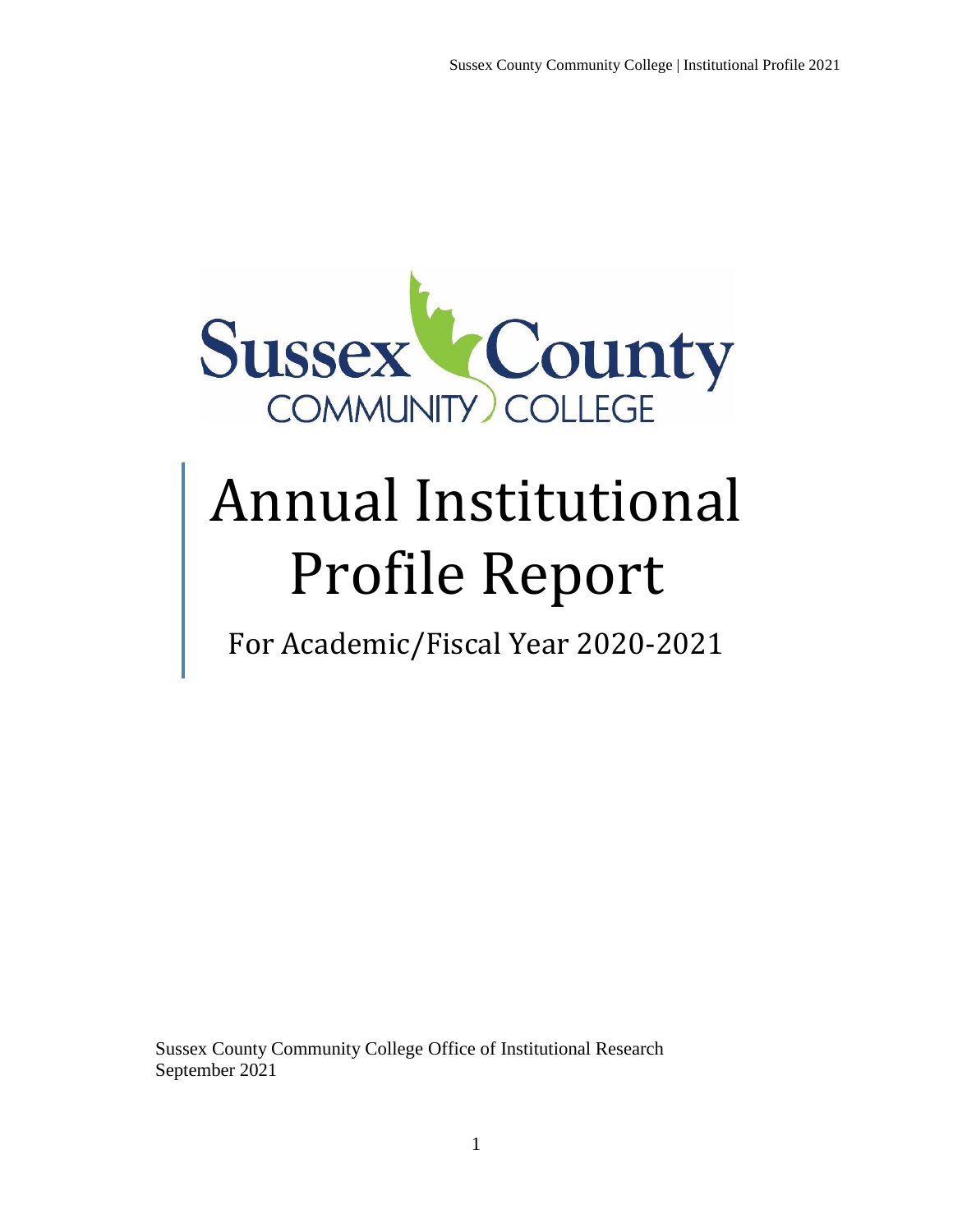# Preface

I am pleased to submit the 2021 Annual Institutional Profile for Sussex County Community College (SCCC). This submission fulfills the 1994 Higher Education Restructuring Act mandate to "prepare and make available to the public an annual report on the condition of the institution." The Office of the Secretary of Higher Education established the structure of the report and the Office of Finance and Research provided the student data. The Office of Institutional Research at SCCC compiled the other report elements.

In the last two years, the pandemic forced all higher education institutions to be innovative and rethink certain practices, and SCCC is no different in that regard. The College was able to create safe spaces on campus for instruction while offering instruction through the utilization of different content delivery methods which met individual student needs.

The College was able to move forward on construction projects as the broke ground on the Culinary Institute at the College's McGuire Technical Education Center (MTEC) and completed construction of a 13,000 sq. ft. addition to the Performing Arts Center, which includes a makerspace, lecture hall, and other high-technology spaces.

Although SCCC continues to experience enrollment challenges due to demographic changes in the service area, College finances are stable. The College continues to provide the excellent academic preparation that our students need for transfer, career opportunities and personal enrichment. We continue to maintain our longstanding philosophy of high human-contact, which helps make every student feel like they matter.

Sussex County Community College is adapting to the changing landscape of higher education by finding effective educational solutions and by continually evaluating its goals and the needs of its students, the community it serves, and the state of New Jersey.

Jr H. Cannof

Jon H. Connolly, President Sussex County Community College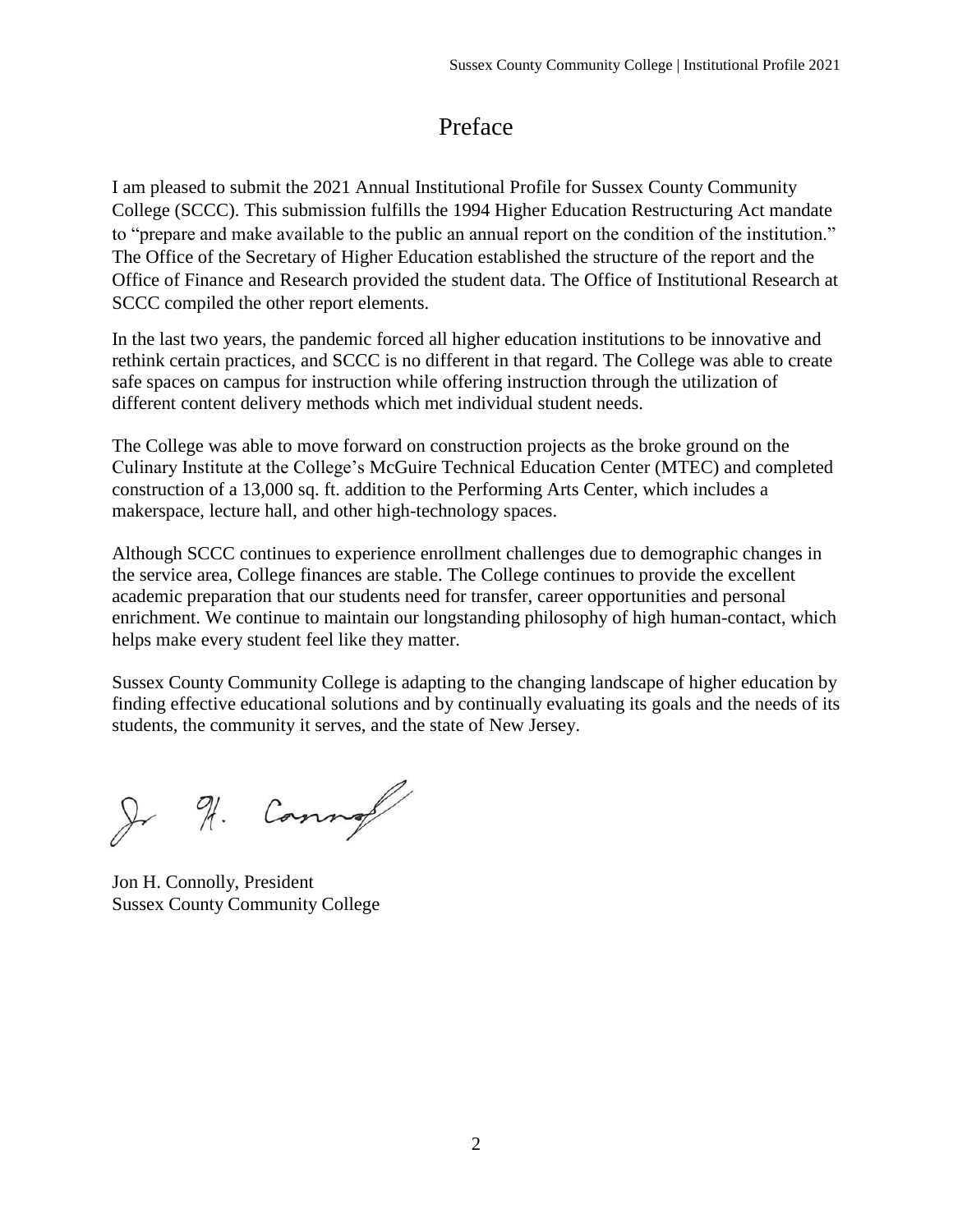# **I. Table of Contents**

#### **II. Data by Category**

|    | A. Accreditation status:                                                                |
|----|-----------------------------------------------------------------------------------------|
|    | 1.                                                                                      |
|    | 2.                                                                                      |
|    | <b>B. Number of students served:</b>                                                    |
|    | 1.                                                                                      |
|    | 2.                                                                                      |
|    | 3.                                                                                      |
|    | 4.                                                                                      |
|    | C. Characteristics of undergraduate students:                                           |
|    | 1.                                                                                      |
|    | 2.                                                                                      |
|    | 3.                                                                                      |
|    | Numbers of students receiving financial assistance under each federal-, state-, &<br>4. |
|    |                                                                                         |
|    | Percentage of first-time students who are New Jersey residents11<br>5.                  |
|    | D. Student outcomes:                                                                    |
|    | 1.<br><b>Graduation rates:</b>                                                          |
|    | a. Four-, five- and six-year graduation rate by race/ethnicity (senior publics)12       |
|    |                                                                                         |
|    | c. Three-year graduation and transfer rate by race/ethnicity (community colleges)13     |
|    | Third-semester retention rates:<br>2.                                                   |
|    |                                                                                         |
|    | E. Faculty characteristics:                                                             |
|    | Full-time faculty by race/ethnicity, sex, and tenure status (simultaneously)15<br>1.    |
|    | 2.                                                                                      |
|    | 3.                                                                                      |
|    | F. Characteristics of the trustees or governors:                                        |
|    | 1.                                                                                      |
|    | 2.                                                                                      |
|    | 3.                                                                                      |
|    | G. Profile of the institution:                                                          |
|    | 1.                                                                                      |
|    | 2.                                                                                      |
|    |                                                                                         |
| L. |                                                                                         |
|    | III. Other Institutional Information (if desired)                                       |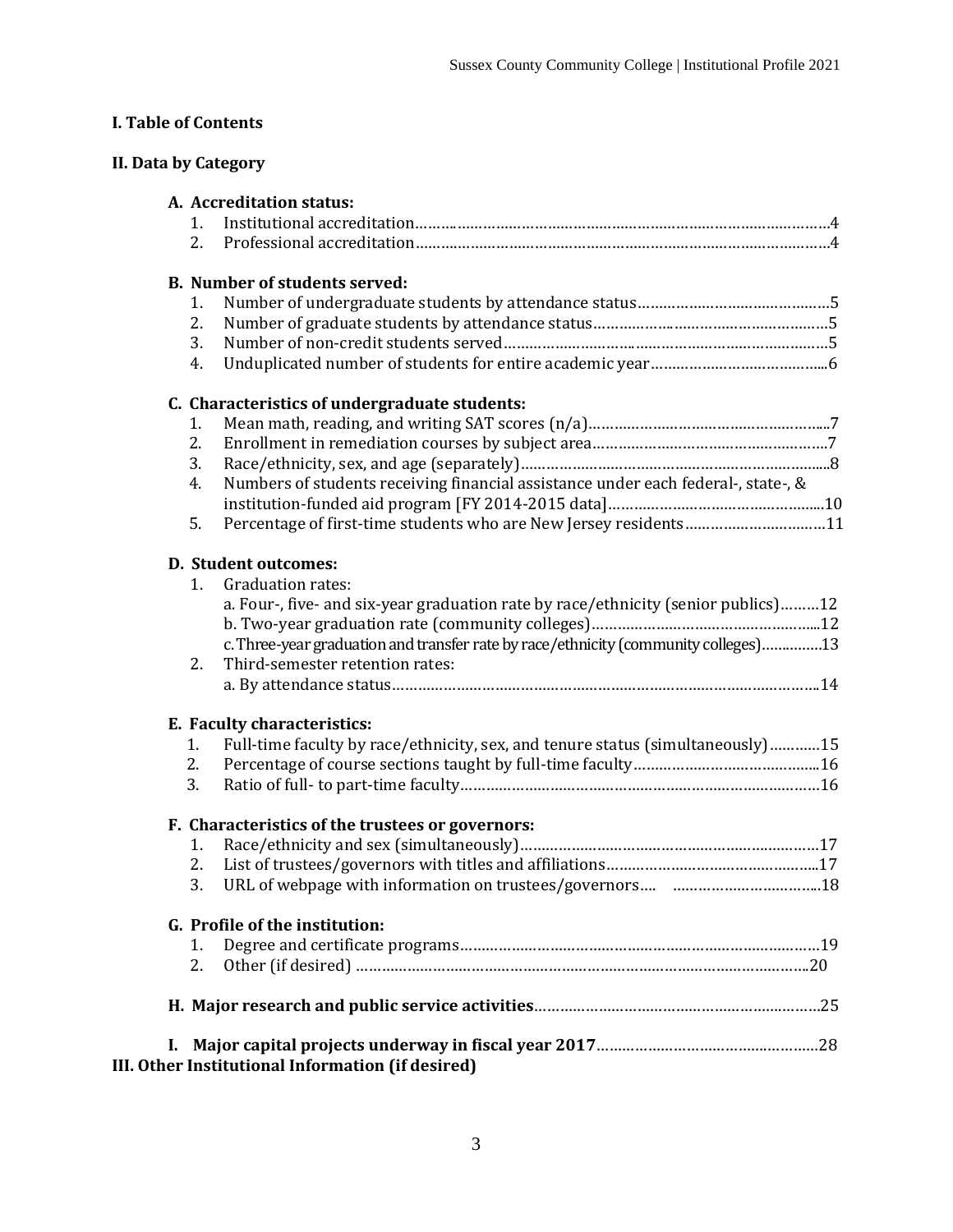#### **II. Data by Category**

# **II.A. Accreditation Status**

#### **II.A.1. Institutional Accreditation**

Sussex County Community College has been licensed by the State of New Jersey since 1992. In 1993, the College received its original accreditation by the Commission on Higher Education of the Middle States Association of Colleges and Secondary Schools. Most recently, the College completed a comprehensive self-study and a verification of compliance as part of the Middle States Commission on Higher Education (MSCHE) regular accreditation procedures in the spring of 2018. The College was reaccredited in the fall of 2018.

#### **II.A.2. Professional Accreditation**

The following programs are individually accredited:

| <b>Program</b>           | Agency                                                          |
|--------------------------|-----------------------------------------------------------------|
| <b>Medical Assistant</b> | Commission on Accreditation of Allied Health Education Programs |
|                          | (CAAHEP), upon the recommendation of the Medical Assisting      |
|                          | <b>Education Review Board (MAERB)</b>                           |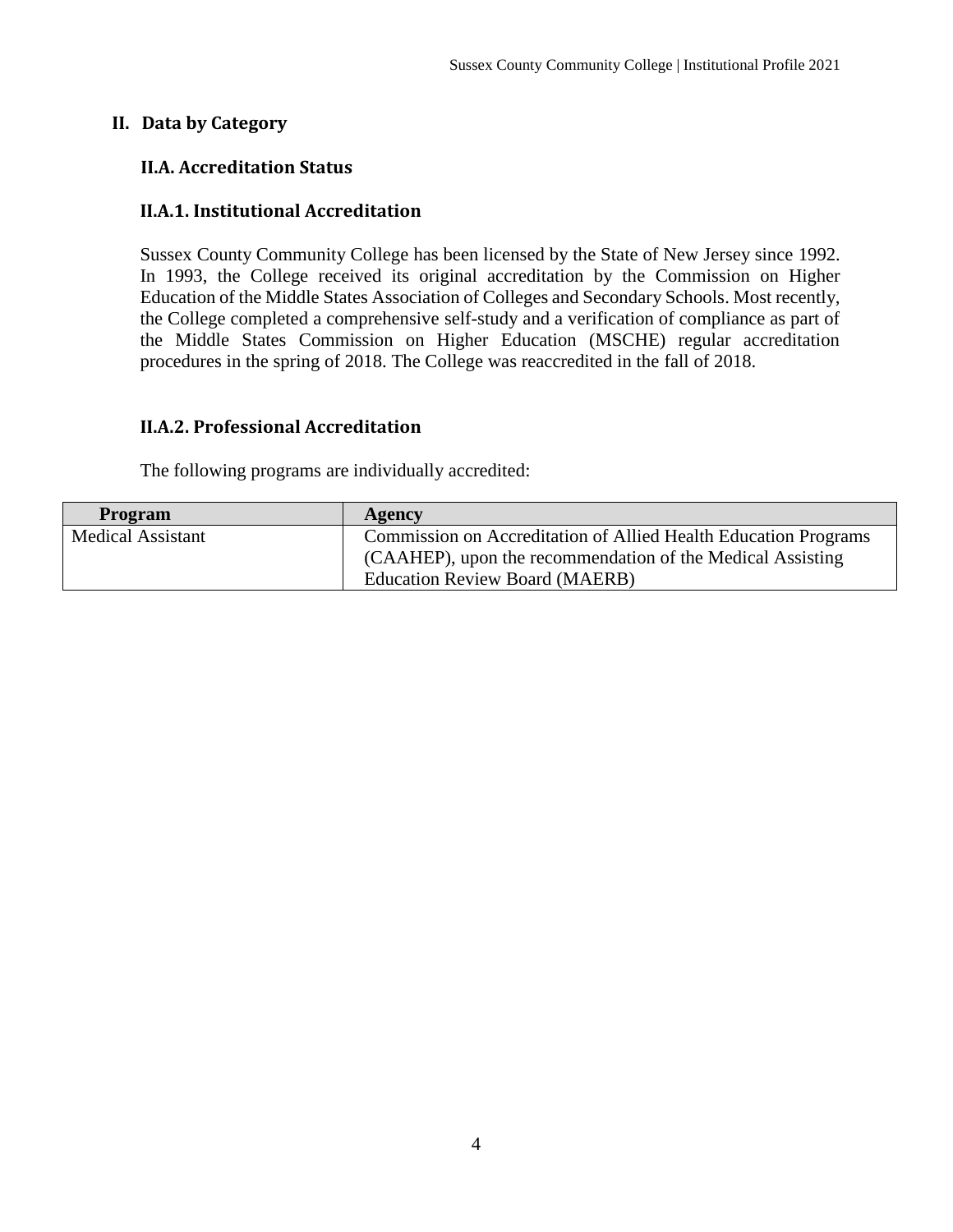#### **II.B. Number of Students Served**

| <b>Total Fall Headcount Credit Enrollment by Status</b>                                                                             |                     |                     |  |  |  |
|-------------------------------------------------------------------------------------------------------------------------------------|---------------------|---------------------|--|--|--|
|                                                                                                                                     | <b>Fall 2019</b>    | <b>Fall 2020</b>    |  |  |  |
| <b>Full-Time</b>                                                                                                                    | 1,276<br>$(43.5\%)$ | 1,256<br>$(57.4\%)$ |  |  |  |
| <b>Part-Time</b>                                                                                                                    | 1,042<br>$(56.5\%)$ | 934<br>$(42.6\%)$   |  |  |  |
| <b>Total</b>                                                                                                                        | 2,318               | 2,190               |  |  |  |
| Data provided by the NJ Commission on Higher Education Office of Research and<br>Policy Analysis from IPEDS Fall Enrollment Survey. |                     |                     |  |  |  |

## **II.B.1. Number of Undergraduate Students by Attendance Status**

#### **II.B.2. Number of Graduate Students by Attendance Status**

At Sussex County Community College there are no graduate students.

#### **II.B.3. Number of Non-Credit Students Served**

|                                                      | <b>Total Non-credit Enrollment</b> |                                      |                           |                                      |  |  |
|------------------------------------------------------|------------------------------------|--------------------------------------|---------------------------|--------------------------------------|--|--|
|                                                      | <b>FY2019</b>                      |                                      | <b>FY 2020</b>            |                                      |  |  |
|                                                      | Open<br><b>Enrollment</b>          | <b>Customized</b><br><b>Training</b> | Open<br><b>Enrollment</b> | <b>Customized</b><br><b>Training</b> |  |  |
| <b>Total Number of</b><br>Registrations <sup>1</sup> | 290                                | 0                                    | 381                       | 0                                    |  |  |
| <b>Unduplicated</b><br><b>Headcount</b>              | 289                                |                                      | 342                       |                                      |  |  |
| <b>Total Clock Hours<sup>2</sup></b>                 | 2,899                              | $\Omega$                             | 3,144                     | 0                                    |  |  |
| Total FTEs <sup>3</sup>                              | 6                                  |                                      | 7                         | U                                    |  |  |

*Data provided by the NJ Commission on Higher Education Office of Research and Policy Analysis from SURE Non-credit Open Enrollment file and NJ IPEDS Form #31, Customized Training. <sup>I</sup>Includes all registrations in any course that started on July 1 through June 30.*  $2 \cdot 1$  Clock Hour = 60 Minutes.  $3$ *FTEs were computed by converting clock hours to credit hours (by dividing by 15), then converting credit hours to FTEs (dividing by 30).*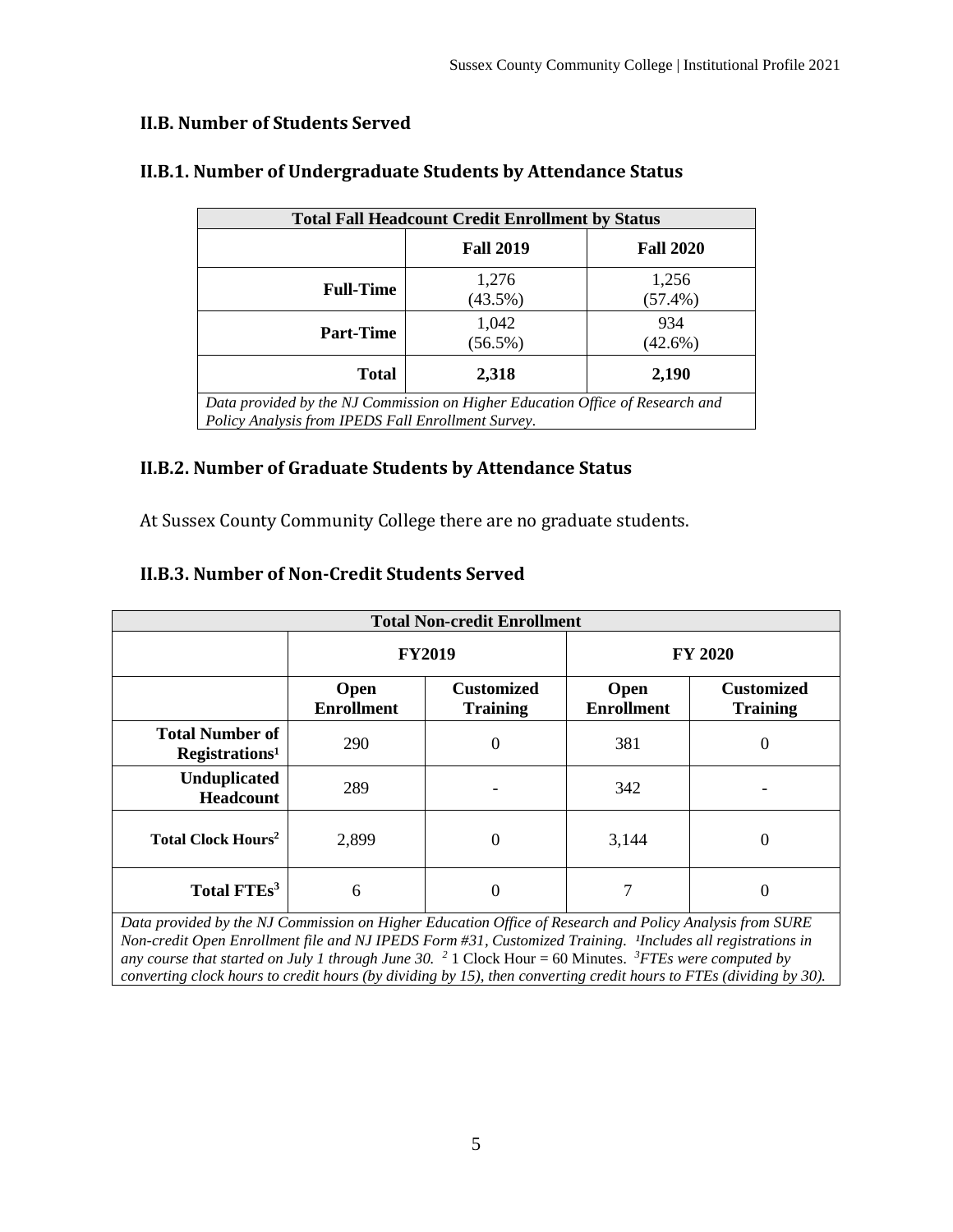| <b>Unduplicated Enrollment</b>                                                                                                          |                |                |  |  |
|-----------------------------------------------------------------------------------------------------------------------------------------|----------------|----------------|--|--|
|                                                                                                                                         | <b>FY 2019</b> | <b>FY 2020</b> |  |  |
| <b>Headcount Enrollment</b>                                                                                                             | 3,617          | 3,508          |  |  |
| <b>Credit Hours</b>                                                                                                                     | 51,121         | 50,598         |  |  |
| <b>FTEs</b>                                                                                                                             | 1,704          | 1,687          |  |  |
| Data provided by the NJ Commission on Higher Education Office of Research<br>and Policy Analysis from IPEDS 12-Month Enrollment Survey. |                |                |  |  |

# **II.B.4. Unduplicated Number of Students**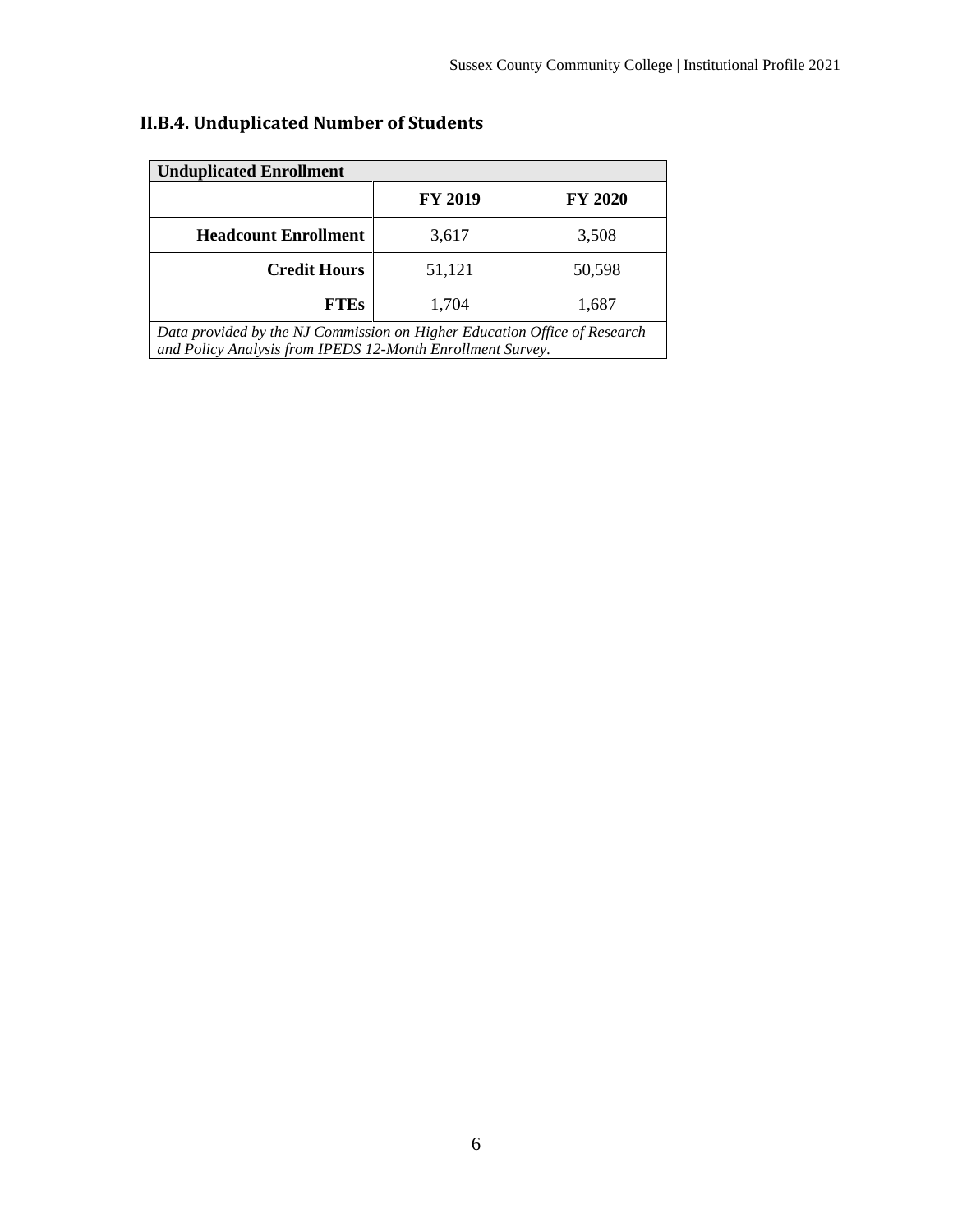# **II.C. Characteristics of Undergraduate Students**

# **II.C.1. Mean Math, Reading and Writing SAT Scores**

This section is only required of senior public institutions, therefore is not applicable to Sussex County Community College.

#### **II.C.2. Student Enrollment in Remediation**

Sussex County Community College currently utilizes a multiple measures approach to course remediation. Through the use of the student's high school transcript, scores on the Accuplacer, SAT, and/or ACT, as well as interviews with academic advisors, the student makes the determination on whether to enroll in remedial or college-level courses.

| <b>Remedial Course Enrollment</b> |                                                         |                                                                                                    |                                              |  |  |  |
|-----------------------------------|---------------------------------------------------------|----------------------------------------------------------------------------------------------------|----------------------------------------------|--|--|--|
|                                   | <b>Total Fall</b><br>Undergraduate<br><b>Enrollment</b> | <b>Number of Students</b><br><b>Enrolled in 1 or more</b><br><b>Remedial Courses</b>               | <b>Percent of Total</b><br><b>Enrollment</b> |  |  |  |
| <b>Fall 2019</b>                  | 2,318                                                   | 146                                                                                                | 6.3%                                         |  |  |  |
| <b>Fall 2020</b>                  | 2,190                                                   | 128                                                                                                | 5.8%                                         |  |  |  |
|                                   |                                                         | Data provided by the NJ Commission on Higher Education Office of Research and Policy Analysis from |                                              |  |  |  |

*SURE Fall Enrollment file.*

| <b>Remedial Course Enrollment of First-time, Full-time (FTFT) students</b> |                                                |                                                                                  |                                                                                  |  |  |
|----------------------------------------------------------------------------|------------------------------------------------|----------------------------------------------------------------------------------|----------------------------------------------------------------------------------|--|--|
|                                                                            | <b>Total Number of</b><br><b>FTFT Students</b> | <b>Number of FTFT</b><br><b>Enrolled in 1 or More</b><br><b>Remedial Courses</b> | <b>Percent of FTFT</b><br><b>Enrolled in 1 or More</b><br><b>Remedial Course</b> |  |  |
| <b>Fall 2019</b>                                                           | 405                                            | 47                                                                               | 11.6%                                                                            |  |  |
| <b>Fall 2020</b>                                                           | 332                                            | 20                                                                               | $6.0\%$                                                                          |  |  |

*Data provided by the NJ Commission on Higher Education Office of Research and Policy Analysis from SURE Fall Enrollment file.*

| Remedial Course Enrollment of First-time, Full-time (FTFT) Students by Subject |                  |                  |  |  |
|--------------------------------------------------------------------------------|------------------|------------------|--|--|
|                                                                                | <b>Fall 2019</b> | <b>Fall 2020</b> |  |  |
| Computation                                                                    | 25<br>$(6.2\%)$  | $(1.2\%)$        |  |  |
| <b>Algebra</b>                                                                 | 14<br>(3.5%)     | 16<br>$(4.8\%)$  |  |  |
| <b>Reading</b>                                                                 | $(0\%)$          | $(0\%)$          |  |  |
| Writing                                                                        | $(0\%)$          | $(0\%)$          |  |  |
| <b>English</b>                                                                 | (0%)             | $(0.3\%)$        |  |  |

*Data provided by the NJ Commission on Higher Education Office of Research and Policy Analysis from SURE Fall Enrollment file.*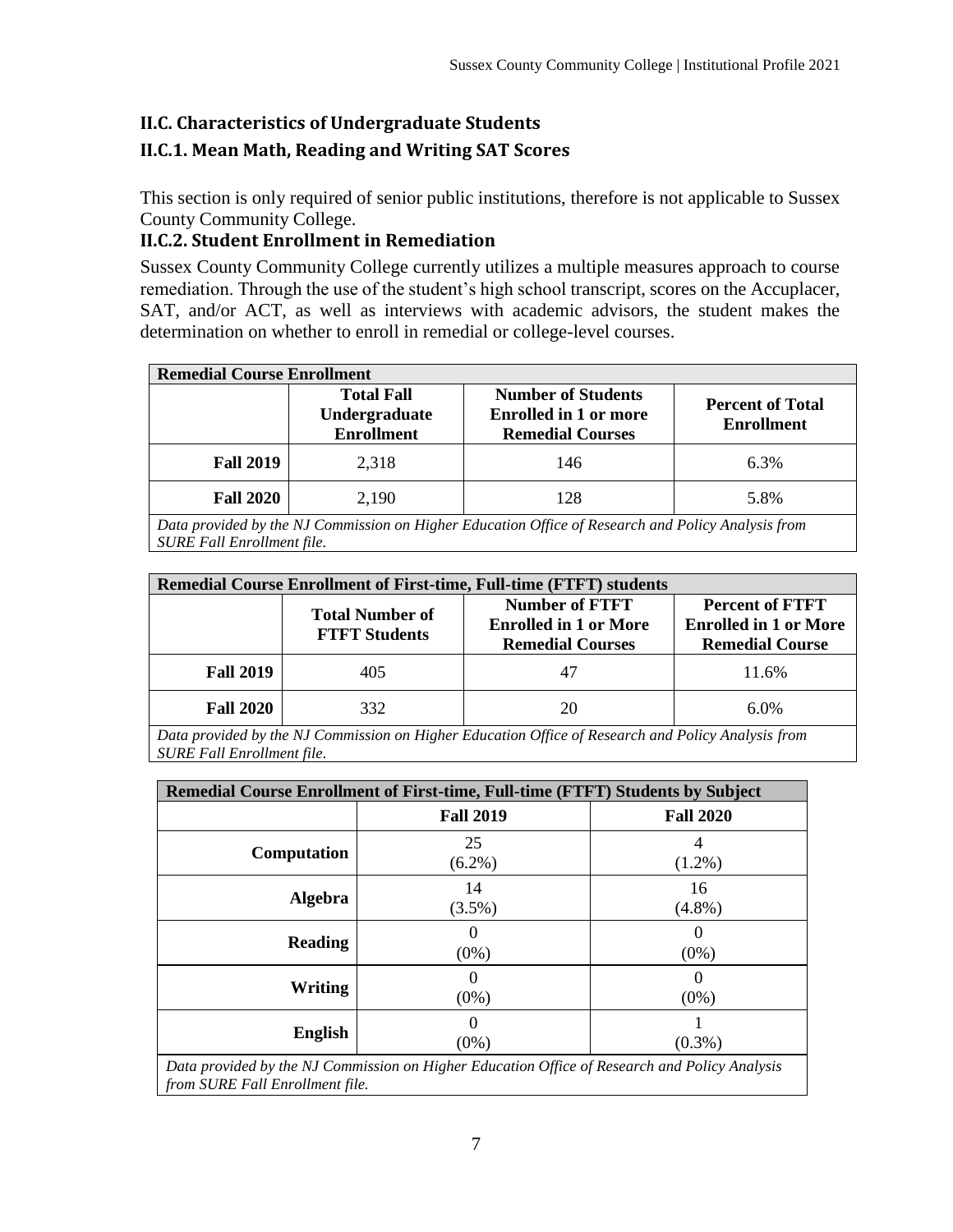|                                                                                                                                                                                          | <b>Enrollment by Status and Race/Ethnicity, Fall 2020</b> |      |       |      |          |            |      |              |
|------------------------------------------------------------------------------------------------------------------------------------------------------------------------------------------|-----------------------------------------------------------|------|-------|------|----------|------------|------|--------------|
|                                                                                                                                                                                          | W                                                         | B    | H     | A/PI | AI/AN    | <b>NRA</b> | U    | <b>Total</b> |
| <b>Full-Time</b>                                                                                                                                                                         | 913                                                       | 64   | 173   | 15   | $\theta$ | 31         | 60   | 1,256        |
| <b>Percent</b><br><b>Full-Time</b>                                                                                                                                                       | 72.7%                                                     | 5.1% | 13.8% | 1.2% | 0%       | 2.5%       | 4.8% | 100%         |
| <b>Part-Time</b>                                                                                                                                                                         | 703                                                       | 34   | 133   | 20   | 3        | 6          | 35   | 934          |
| <b>Percent</b><br><b>Part-Time</b>                                                                                                                                                       | 75.3%                                                     | 3.6% | 14.2% | 2.1% | 0.3%     | $0.6\%$    | 3.7% | 100%         |
| <b>Total</b>                                                                                                                                                                             | 1,616                                                     | 98   | 306   | 35   | 3        | 37         | 95   | 2,190        |
| <b>Percent</b><br>of Total                                                                                                                                                               | 73.8%                                                     | 4.5% | 14.0% | 1.6% | $0.1\%$  | $1.7\%$    | 4.3% | 100%         |
| Legend: W=White Non-Hispanic, B=Black, H=Hispanic, A/PI=Asian/Pacific Islander, AI/AN=American<br>Indian/Alaskan Native, NRA=Non-Resident Alien, U=Unknown and includes 2 or more races. |                                                           |      |       |      |          |            |      |              |
| Data provided by the NJ Commission on Higher Education Office of Research and Policy Analysis from<br><b>IPEDS Fall Enrollment Survey.</b>                                               |                                                           |      |       |      |          |            |      |              |

# **II.C.3.a. Total Student Enrollment by Status and Race/Ethnicity**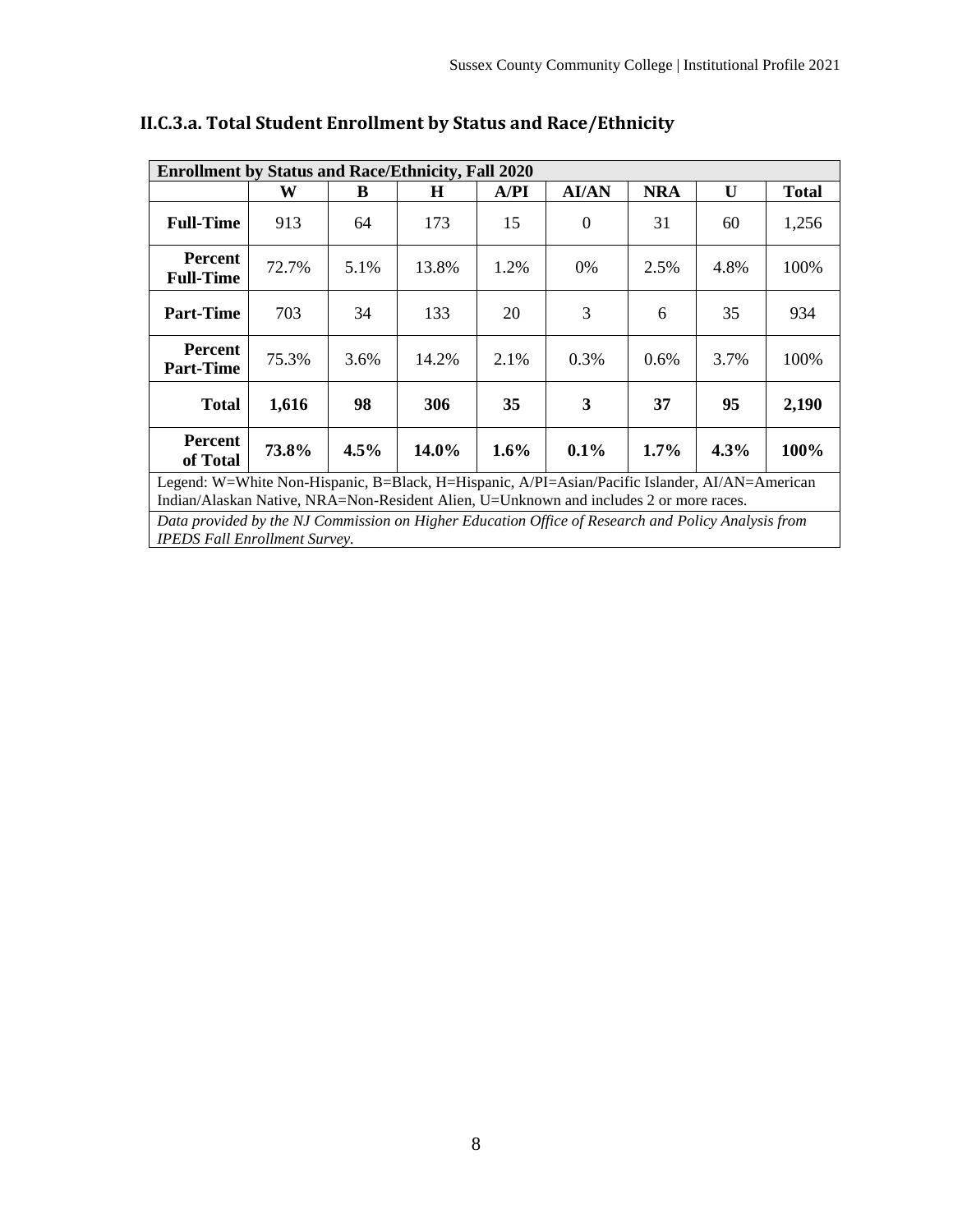|              |                                                                                                                                            |                             | <b>Enrollment by Status and Sex</b><br><b>Fall 2019 and Fall 2020</b> |                                      |                             |                     |
|--------------|--------------------------------------------------------------------------------------------------------------------------------------------|-----------------------------|-----------------------------------------------------------------------|--------------------------------------|-----------------------------|---------------------|
|              |                                                                                                                                            | <b>Fall 2019</b>            |                                                                       |                                      | <b>Fall 2020</b>            |                     |
|              | <b>Full-Time</b><br>% of full-time                                                                                                         | Part-Time/%<br>of part-time | <b>Total</b>                                                          | <b>Full-Time</b> /<br>% of full-time | Part-Time/%<br>of part-time | <b>Total</b>        |
| <b>Male</b>  | 694<br>$(54.4\%)$                                                                                                                          | 484<br>$(46.4\%)$           | 1,178<br>$(50.8\%)$                                                   | 676<br>$(53.8\%)$                    | 389<br>$(41.6\%)$           | 1,065<br>$(48.6\%)$ |
| Female       | 582<br>$(55.6\%)$                                                                                                                          | 558<br>$(53.6\%)$           | 1,140<br>$(49.2\%)$                                                   | 580<br>$(46.2\%)$                    | 545<br>$(58.4\%)$           | 1,125<br>$(51.4\%)$ |
| <b>Total</b> | 1,176<br>$(100\%)$                                                                                                                         | 1,042<br>$(100\%)$          | 2,318<br>$(100\%)$                                                    | 1,256<br>$(100\%)$                   | 934<br>$(100\%)$            | 2,190<br>$(100\%)$  |
|              | Data provided by the NJ Commission on Higher Education Office of Research and Policy Analysis from<br><b>IPEDS Fall Enrollment Survey.</b> |                             |                                                                       |                                      |                             |                     |

# **II.C.3.b. Enrollment by Status and Sex**

**II.C.3.c. Enrollment by Status and Age**

|                 |                  |                                    | <b>Enrollment by Status and Age</b><br><b>Fall 2020</b> |                                                                                                    |              |                                |
|-----------------|------------------|------------------------------------|---------------------------------------------------------|----------------------------------------------------------------------------------------------------|--------------|--------------------------------|
| Age<br>Category | <b>Full-Time</b> | <b>Percent</b><br><b>Full-Time</b> | Part-<br><b>Time</b>                                    | <b>Percent</b><br><b>Part-Time</b>                                                                 | <b>Total</b> | <b>Percent</b><br><b>Total</b> |
| < 18            | 30               | 2.4%                               | 34                                                      | 3.6%                                                                                               | 64           | 2.9%                           |
| $18-19$         | 458              | 36.5%                              | 345                                                     | 36.9%                                                                                              | 803          | 36.7%                          |
| $20 - 21$       | 325              | 25.9%                              | 241                                                     | 25.8%                                                                                              | 566          | 25.8%                          |
| $22 - 24$       | 153              | 12.2%                              | 106                                                     | 11.3%                                                                                              | 259          | 11.8%                          |
| $25-29$         | 11               | 8.8%                               | 90                                                      | 9.6%                                                                                               | 201          | 9.2%                           |
| $30 - 34$       | 62               | 4.9%                               | 43                                                      | 4.6%                                                                                               | 105          | 4.8%                           |
| 35-39           | 39               | 3.1%                               | 22                                                      | 2.4%                                                                                               | 61           | 2.8%                           |
| 40-49           | 41               | 3.3%                               | 30                                                      | 3.2%                                                                                               | 71           | 3.2%                           |
| 50-64           | 27               | 2.1%                               | 17                                                      | 1.8%                                                                                               | 44           | 2.0%                           |
| > 65            | 7                | 0.6%                               | 6                                                       | 0.6%                                                                                               | 13           | 0.6%                           |
| Unknown         | 3                | 0.2%                               | $\overline{0}$                                          | 100%                                                                                               | 3            | 0.1%                           |
| <b>Total</b>    | 1,256            | 100%                               | 934                                                     | 100%                                                                                               | 2,190        | 100%                           |
|                 |                  |                                    |                                                         | Data provided by the NJ Commission on Higher Education Office of Research and Policy Analysis from |              |                                |

*Data provided by the NJ Commission on Higher Education Office of Research and Policy Analysis from IPEDS Fall Enrollment Survey.*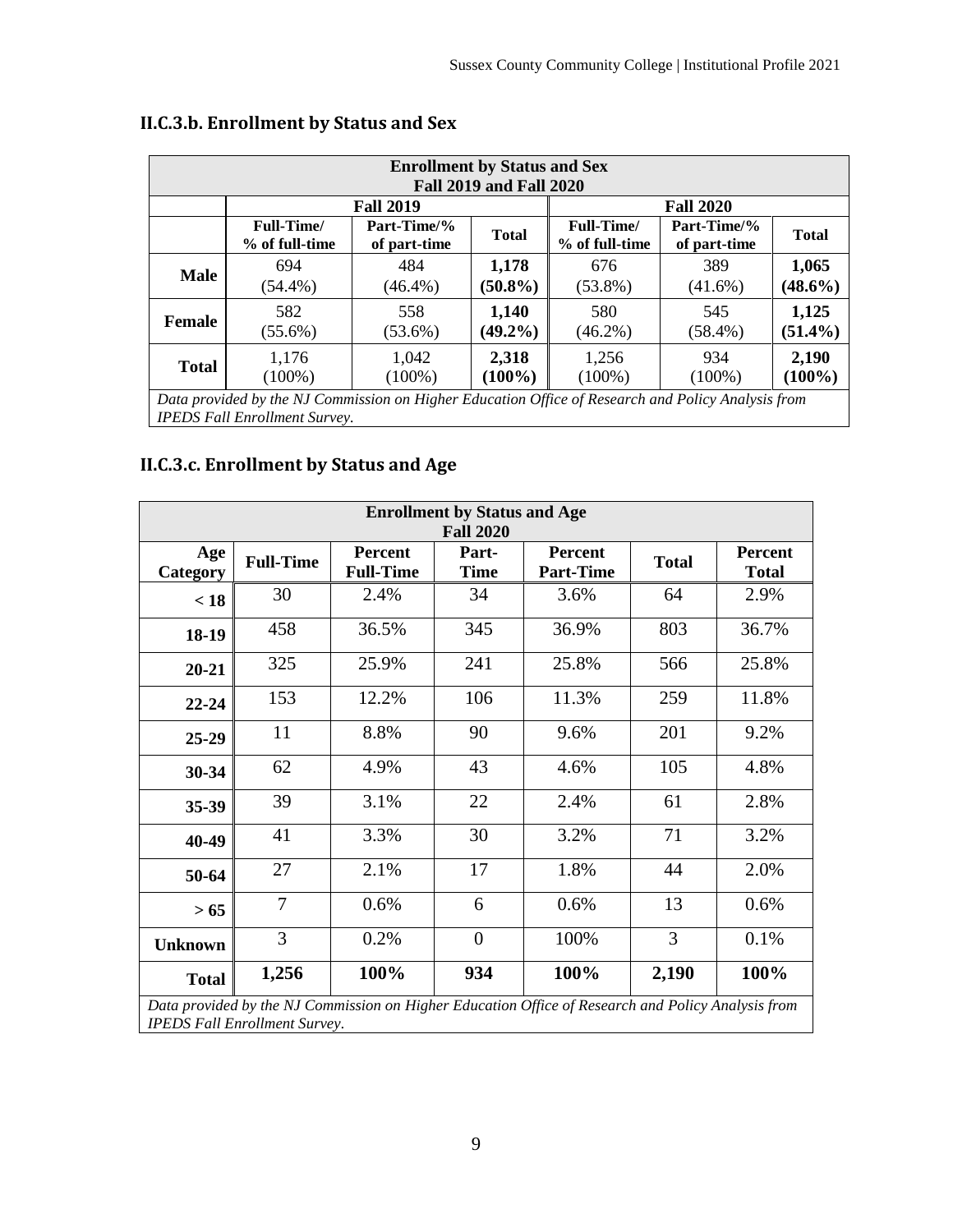| Financial Aid from State, Federal, and Institution-Funded Programs | FY 2019-2020                  |                |                          |
|--------------------------------------------------------------------|-------------------------------|----------------|--------------------------|
|                                                                    | <b>STATE PROGRAMS</b>         |                |                          |
|                                                                    | <b>Recipients</b>             | Dollars (\$)   | \$/Recipient             |
| <b>Tuition Aid Grants (TAG)</b>                                    | 366                           | 677,000        | 1,838.10                 |
| <b>Educational Opportunity Fund (EOF)</b>                          | 77                            | 73,000         | 1,000.00                 |
| <b>Outstanding Scholars (OSRP)</b>                                 | 38                            | 57,000         | 1,500.00                 |
| <b>Distinguished Scholars</b>                                      | $\theta$                      | $\overline{0}$ |                          |
| <b>Urban Scholars</b>                                              | $\theta$                      | $\overline{0}$ |                          |
| <b>NJ STARS</b>                                                    | 57                            | 190,000        | 3,044.12                 |
| <b>NJCLASS Loans</b>                                               | 3                             | 19,000         | 7,200.00                 |
|                                                                    | <b>FEDERAL PROGRAMS</b>       |                |                          |
|                                                                    | <b>Recipients</b>             | <b>Dollars</b> | \$/Recipient             |
| <b>Pell Grants</b>                                                 | 861                           | 3,171,000      | 3,682.93                 |
| <b>College Work Study</b>                                          | 39                            | 76,000         | 1,948.72                 |
| <b>Perkins Loans</b>                                               | $\theta$                      | $\overline{0}$ | $\overline{\phantom{a}}$ |
| <b>SEOG</b>                                                        | 164                           | 74,000         | 451.22                   |
| <b>PLUS Loans</b>                                                  | 27                            | 164,000        |                          |
| <b>Stafford Loans (Subsidized)</b>                                 | 239                           | 681,000        | 2,849.37                 |
| <b>Stafford Loans (Unsubsidized)</b>                               | 342                           | 1,219,000      | 3,564.33                 |
| <b>SMART &amp; ACG or other</b>                                    | $\theta$                      | $\theta$       |                          |
| <b>CARES ACT - HEERF Student Aid</b>                               | 564                           | 71,000         | 125.89                   |
|                                                                    | <b>INSTITUTIONAL PROGRAMS</b> |                |                          |
|                                                                    | <b>Recipients</b>             | <b>Dollars</b> | \$/Recipient             |
| <b>Grants/Scholarships</b>                                         | 274                           | 344,000        | 1,255.47                 |
|                                                                    | $\boldsymbol{0}$              | $\overline{0}$ |                          |

# **II.C.4. Financial Aid from State, Federal, and Institution-Funded Programs**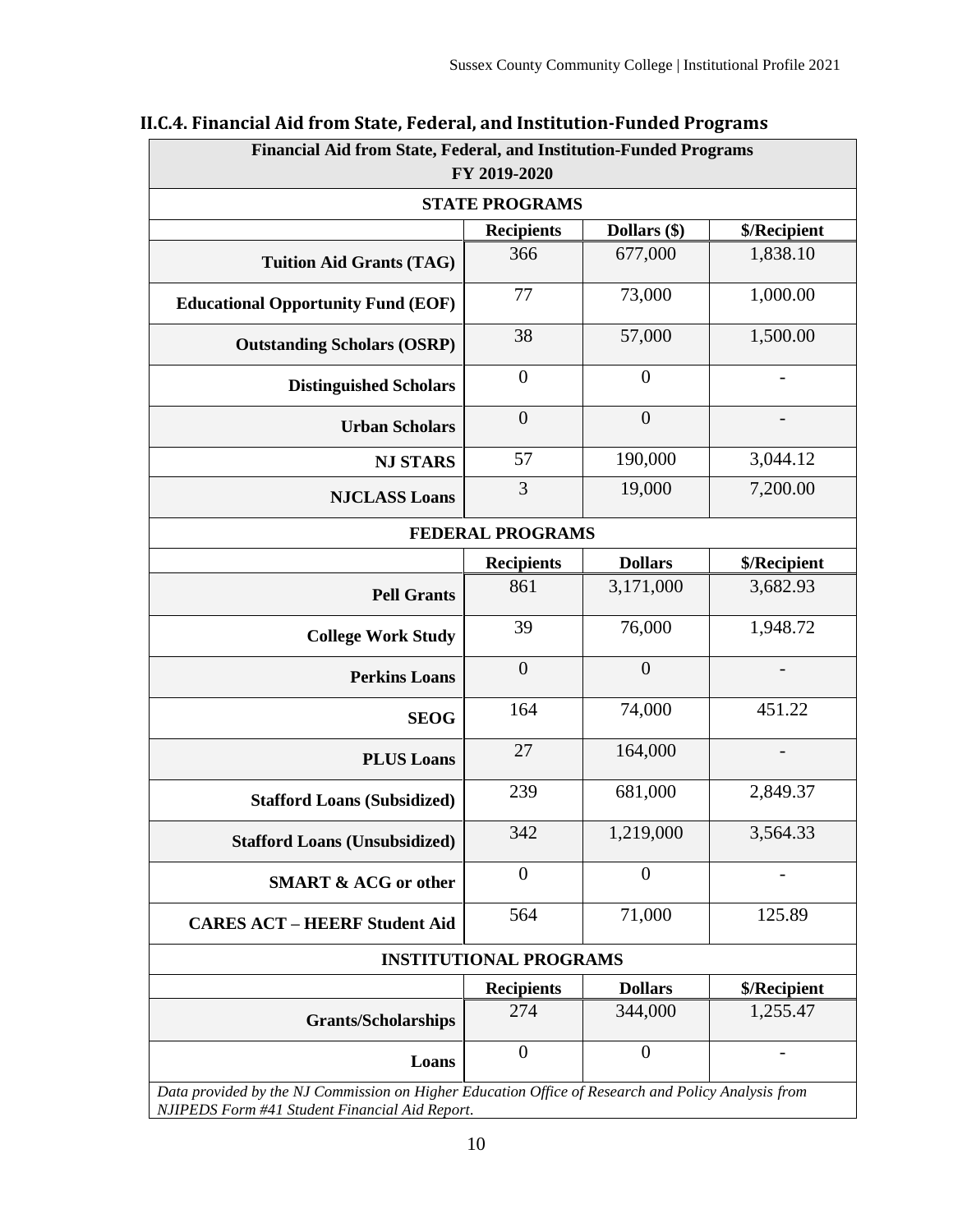| <b>First-Time Undergraduate Enrollment by State of Residence</b>                                                                   |                  |                  |  |  |  |  |
|------------------------------------------------------------------------------------------------------------------------------------|------------------|------------------|--|--|--|--|
|                                                                                                                                    | <b>Fall 2019</b> | <b>Fall 2020</b> |  |  |  |  |
| <b>First-Time State Residents</b>                                                                                                  | 444<br>$(100\%)$ | 349<br>(87.7%)   |  |  |  |  |
| <b>First-time Non-state</b><br><b>Residents</b>                                                                                    | $\theta$         | 49<br>(2.3%      |  |  |  |  |
| 444<br>398<br><b>Total First-Time Students</b><br>$(100\%)$<br>$(100\%)$                                                           |                  |                  |  |  |  |  |
| Data provided by the NJ Commission on Higher Education Office of Research and<br>Policy Analysis from SURE Fall Enrollment Survey. |                  |                  |  |  |  |  |

# **II.C.5. First-Time Undergraduate Enrollment by State of Residence**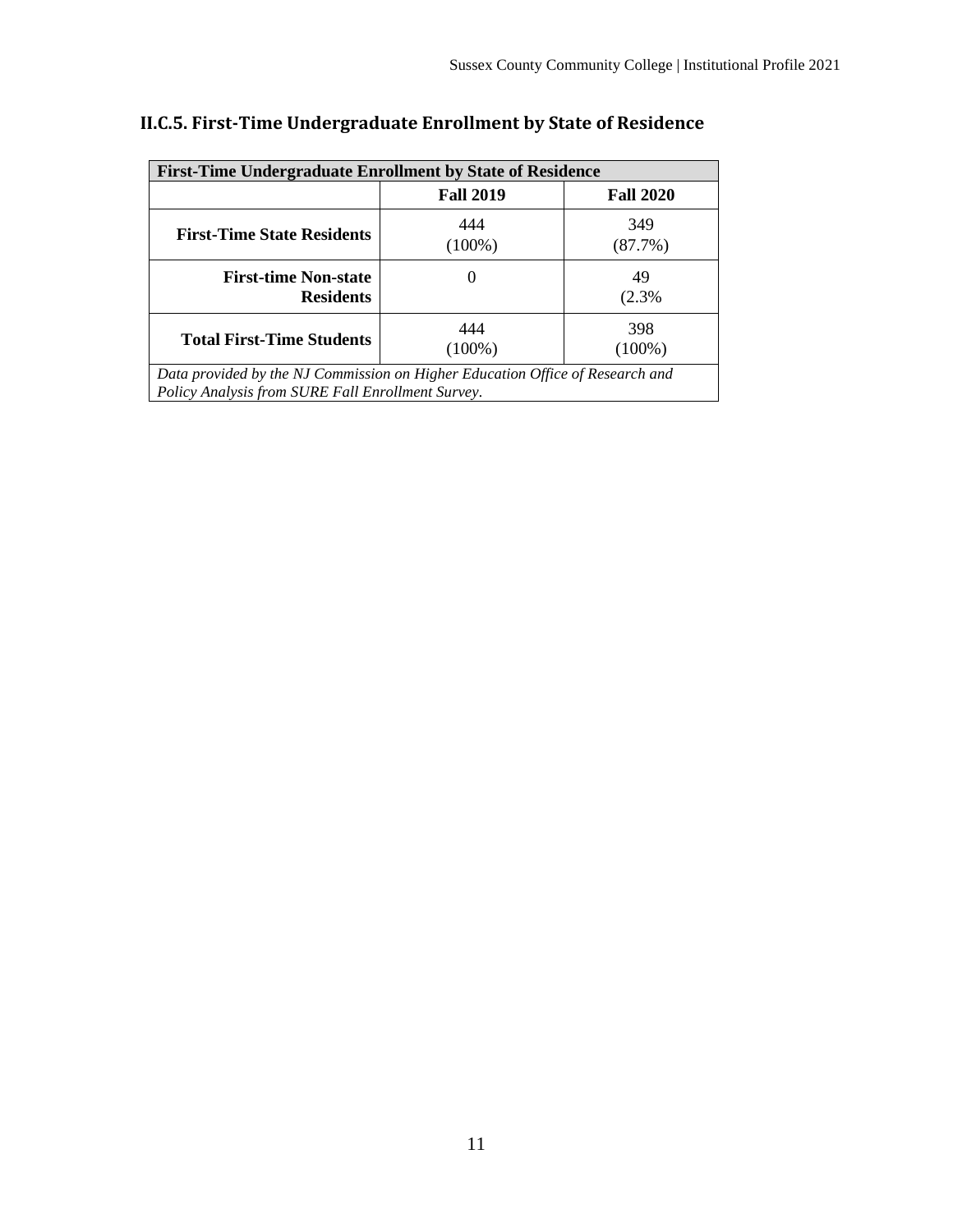### **II.D. Student Outcomes**

## **II.D.1.a. Four-, Five-, and Six-Year Graduation Rate by Race/Ethnicity**

N/A. This section is only required of senior public institutions, therefore is not applicable to Sussex County Community College.

#### **II.D.1.b. Two-Year Graduation Rate of First-Time, Full-Time (FTFT), Degree/Certificate-Seeking Students**

| Two-Year Graduation Rate of Fall 2016 FTFT Degree/Certificate-Seeking                                                               |     |  |  |  |  |
|-------------------------------------------------------------------------------------------------------------------------------------|-----|--|--|--|--|
| <b>Students</b>                                                                                                                     |     |  |  |  |  |
| <b>Fall 2016 FTFT Cohort</b>                                                                                                        | 388 |  |  |  |  |
| <b>Number Graduated After 2 Years</b>                                                                                               | 30  |  |  |  |  |
| <b>Percent Graduated After 2 Years</b><br>$7.7\%$                                                                                   |     |  |  |  |  |
| Data provided by the NJ Commission on Higher Education Office of Research and<br>Policy Analysis from IPEDS Graduation Rate Survey. |     |  |  |  |  |

| Two-Year Graduation Rate of Fall 2015 FTFT Degree/Certificate-Seeking<br><b>Students</b>                                            |     |  |  |  |  |
|-------------------------------------------------------------------------------------------------------------------------------------|-----|--|--|--|--|
| <b>Fall 2016 FTFT Cohort</b>                                                                                                        | 479 |  |  |  |  |
| <b>Number Graduated After 2 Years</b>                                                                                               | 74  |  |  |  |  |
| <b>Percent Graduated After 2 Years</b><br>$15.4\%$                                                                                  |     |  |  |  |  |
| Data provided by the NJ Commission on Higher Education Office of Research and<br>Policy Analysis from IPEDS Graduation Rate Survey. |     |  |  |  |  |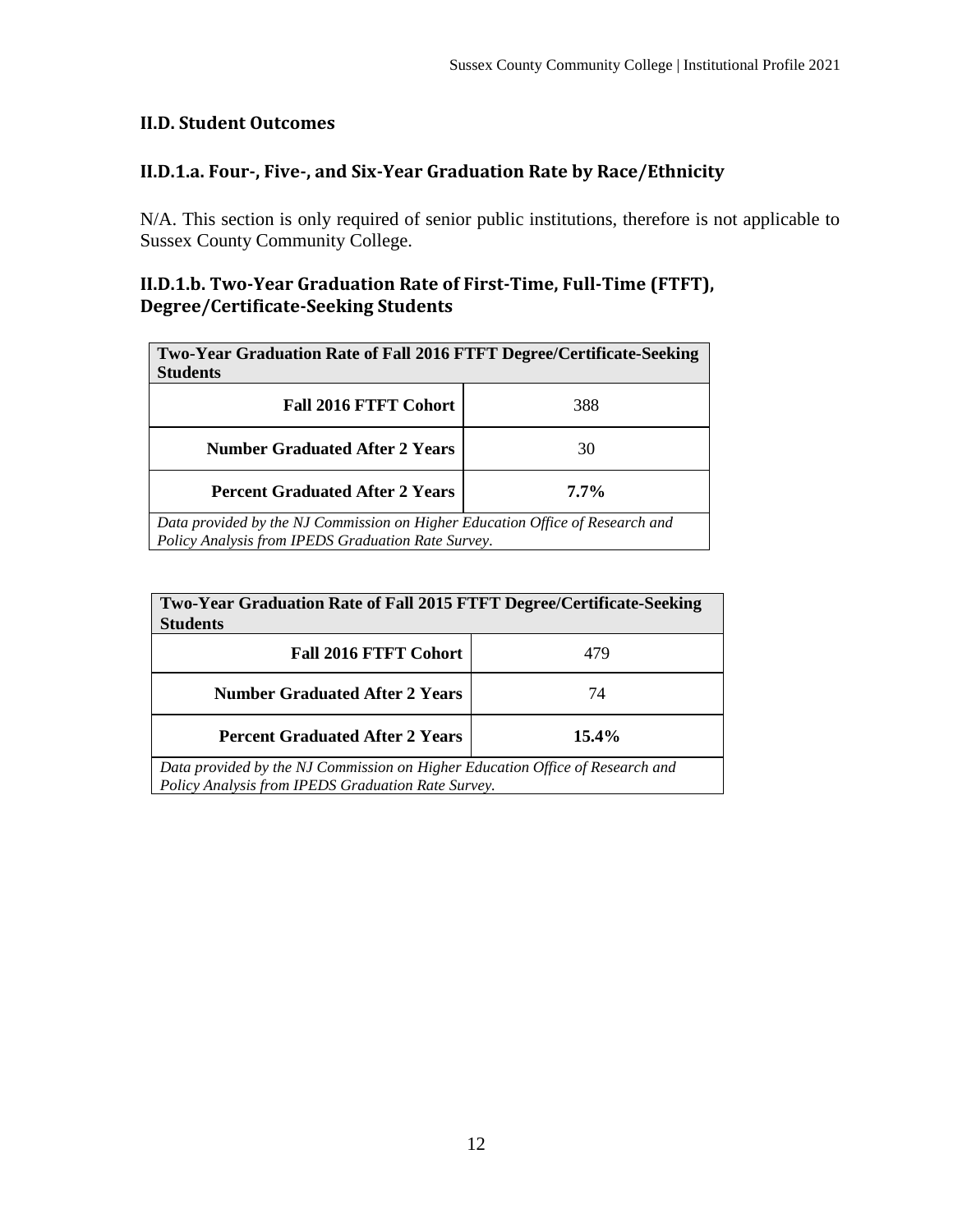| Three Year Graduation and Transfer Rates of Fall 2017 FTFT Degree/Certificate-<br><b>Seeking Students by Race/Ethnicity</b>                                                                           |                                                                                                                                     |       |         |                |                |                |                          |              |
|-------------------------------------------------------------------------------------------------------------------------------------------------------------------------------------------------------|-------------------------------------------------------------------------------------------------------------------------------------|-------|---------|----------------|----------------|----------------|--------------------------|--------------|
|                                                                                                                                                                                                       | W                                                                                                                                   | B     | $\bf H$ | A/PI           | <b>NRA</b>     | $2$ or<br>More | $\mathbf{O}^*$           | <b>Total</b> |
| <b>Fall 2017 FTFT</b><br><b>Cohort</b>                                                                                                                                                                | 280                                                                                                                                 | 9     | 66      | $\overline{2}$ | 21             | 8              | $\overline{2}$           | 388          |
| <b>Number</b><br><b>Graduated</b><br><b>After 3 Years</b>                                                                                                                                             | 130                                                                                                                                 | 1     | 14      | $\theta$       | $\overline{4}$ | 3              | $\theta$                 | 152          |
| Percent<br><b>Graduated</b><br><b>After 3 Years</b>                                                                                                                                                   | 46.4%                                                                                                                               | 11.1% | 21.2%   |                | 19.0%          | 37.5%          | $\overline{\phantom{a}}$ | 39.2%        |
| <b>Number</b><br><b>Transferred</b>                                                                                                                                                                   | 68                                                                                                                                  | 3     | 5       | $\theta$       | $\overline{4}$ | $\overline{2}$ | $\Omega$                 | 82           |
| Percent<br><b>Transferred</b>                                                                                                                                                                         | 21.1%<br>24.3%<br>33.3%<br>7.6%<br>19.0%<br>$\overline{\phantom{a}}$<br>25.0%                                                       |       |         |                |                |                |                          |              |
| Legend: W=White Non-Hispanic, B=Black, H=Hispanic, A/PI=Asian/Pacific Islander,<br>AI/AN=American Indian/Alaskan Native, NRA=Non-Resident Alien. *Other includes American<br>Indian and Unknown Race. |                                                                                                                                     |       |         |                |                |                |                          |              |
|                                                                                                                                                                                                       | Data provided by the NJ Commission on Higher Education Office of Research and Policy Analysis<br>from IPEDS Graduation Rate Survey. |       |         |                |                |                |                          |              |

# **II.D.1.c. Three Year Graduation and Transfer Rates of First-Time, Full-Time (FTFT), Degree/Certificate-Seeking Students by Race/Ethnicity**

| Three Year Graduation and Transfer Rates of Fall 2016 FTFT Degree/Certificate-Seeking                                                      |       |          |         |                |                |                |              |
|--------------------------------------------------------------------------------------------------------------------------------------------|-------|----------|---------|----------------|----------------|----------------|--------------|
| <b>Students by Race/Ethnicity</b>                                                                                                          |       |          |         |                |                |                |              |
|                                                                                                                                            | W     | B        | $\bf H$ | A/PI           | <b>NRA</b>     | $\mathbf{O}^*$ | <b>Total</b> |
| <b>Fall 2016 FTFT</b><br><b>Cohort</b>                                                                                                     | 388   | 5        | 50      | 6              | 12             | 6              | 467          |
| <b>Number Graduated</b><br>After 3 Years                                                                                                   | 142   | $\Omega$ | 15      | $\overline{2}$ | $\overline{2}$ | 2              | 163          |
| <b>Percent Graduated</b><br>After 3 Years                                                                                                  | 36.6% | $0.0\%$  | 30.0%   | 50.0%          | 16.7%          | 66.6%          | $34.2\%$     |
| <b>Number</b><br><b>Transferred</b>                                                                                                        | 90    | 0        | 6       | $\Omega$       | 1              | $\Omega$       | 97           |
| 20.5%<br><b>Percent Transferred</b><br>$0.0\%$<br>8.3%<br>23.2%<br>$0.0\%$<br>12.0%<br>$0.0\%$                                             |       |          |         |                |                |                |              |
| Legend: W=White Non-Hispanic, B=Black, H=Hispanic, A/PI=Asian/Pacific Islander, AI/AN=American                                             |       |          |         |                |                |                |              |
| Indian/Alaskan Native, NRA=Non-Resident Alien. *Other includes American Indian and Unknown Race.                                           |       |          |         |                |                |                |              |
| Data provided by the NJ Commission on Higher Education Office of Research and Policy Analysis from<br><b>IPEDS</b> Graduation Rate Survey. |       |          |         |                |                |                |              |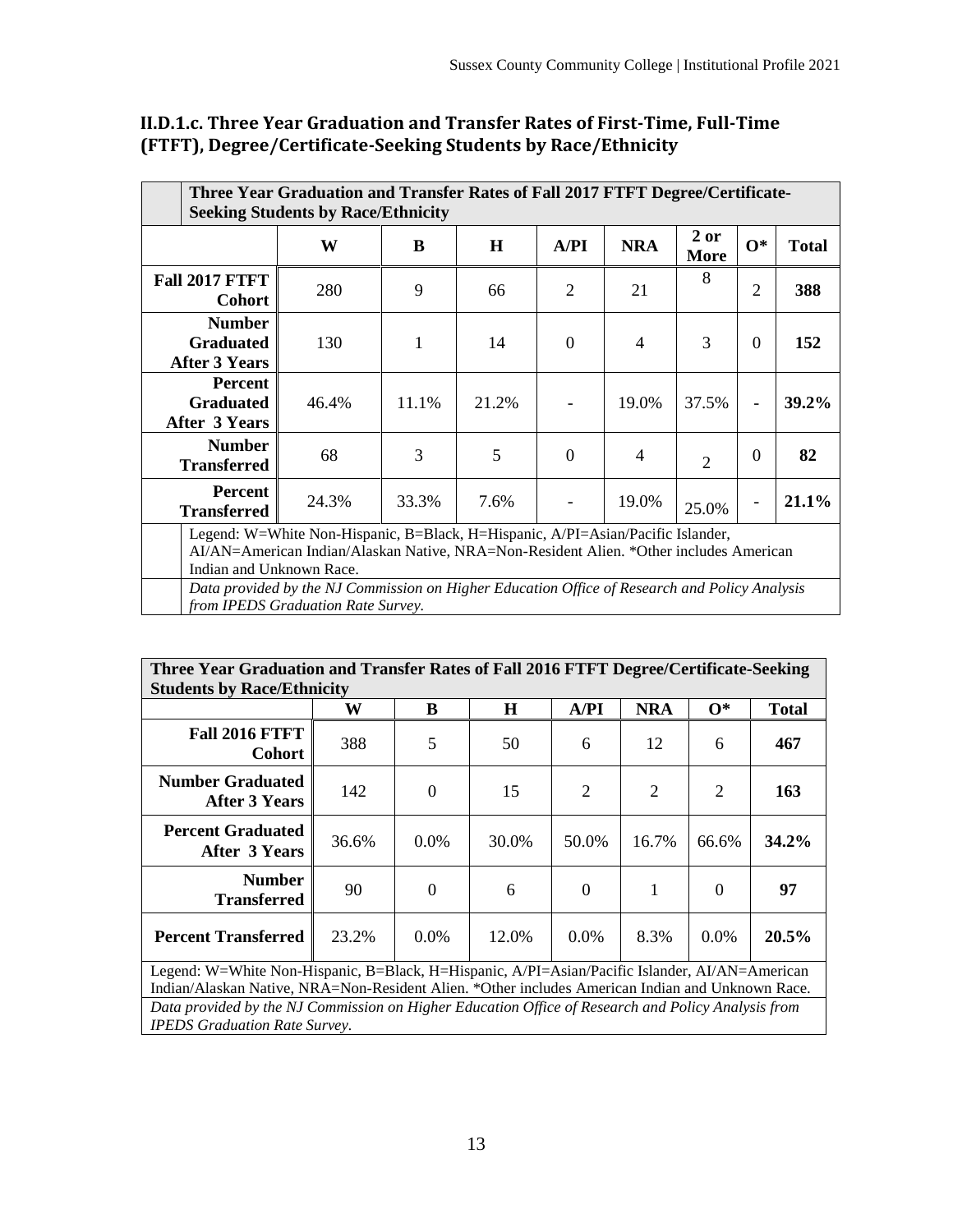| <b>Third Semester Retention of First-Time Undergraduates, Fall 2019-Fall 2020</b>                                                                  |                                                      |                              |                       |  |  |  |  |
|----------------------------------------------------------------------------------------------------------------------------------------------------|------------------------------------------------------|------------------------------|-----------------------|--|--|--|--|
| <b>Attendance Status</b>                                                                                                                           | <b>Fall 2019 First-Time</b><br><b>Undergraduates</b> | <b>Retained in Fall 2020</b> | <b>Retention Rate</b> |  |  |  |  |
| <b>Full-Time</b>                                                                                                                                   | 405                                                  | 254                          | 62.7%                 |  |  |  |  |
| <b>Part-Time</b><br>37.8%<br>42<br>111                                                                                                             |                                                      |                              |                       |  |  |  |  |
| Data provided by the NJ Commission on Higher Education Office of Research and Policy Analysis from<br><b>IPEDS Fall Enrollment Survey, Part E.</b> |                                                      |                              |                       |  |  |  |  |

# **II.D.2. Third Semester Retention of First-Time Undergraduates**

| <b>Third Semester Retention of First-Time Undergraduates, Fall 2017-Fall 2018</b>                                                                  |                                                      |                              |                       |  |  |  |  |
|----------------------------------------------------------------------------------------------------------------------------------------------------|------------------------------------------------------|------------------------------|-----------------------|--|--|--|--|
| <b>Attendance Status</b>                                                                                                                           | <b>Fall 2018 First-Time</b><br><b>Undergraduates</b> | <b>Retained in Fall 2019</b> | <b>Retention Rate</b> |  |  |  |  |
| <b>Full-Time</b>                                                                                                                                   | 316                                                  | 218                          | 69.0%                 |  |  |  |  |
| <b>Part-Time</b><br>42.6%<br>26<br>61                                                                                                              |                                                      |                              |                       |  |  |  |  |
| Data provided by the NJ Commission on Higher Education Office of Research and Policy Analysis from<br><b>IPEDS Fall Enrollment Survey, Part E.</b> |                                                      |                              |                       |  |  |  |  |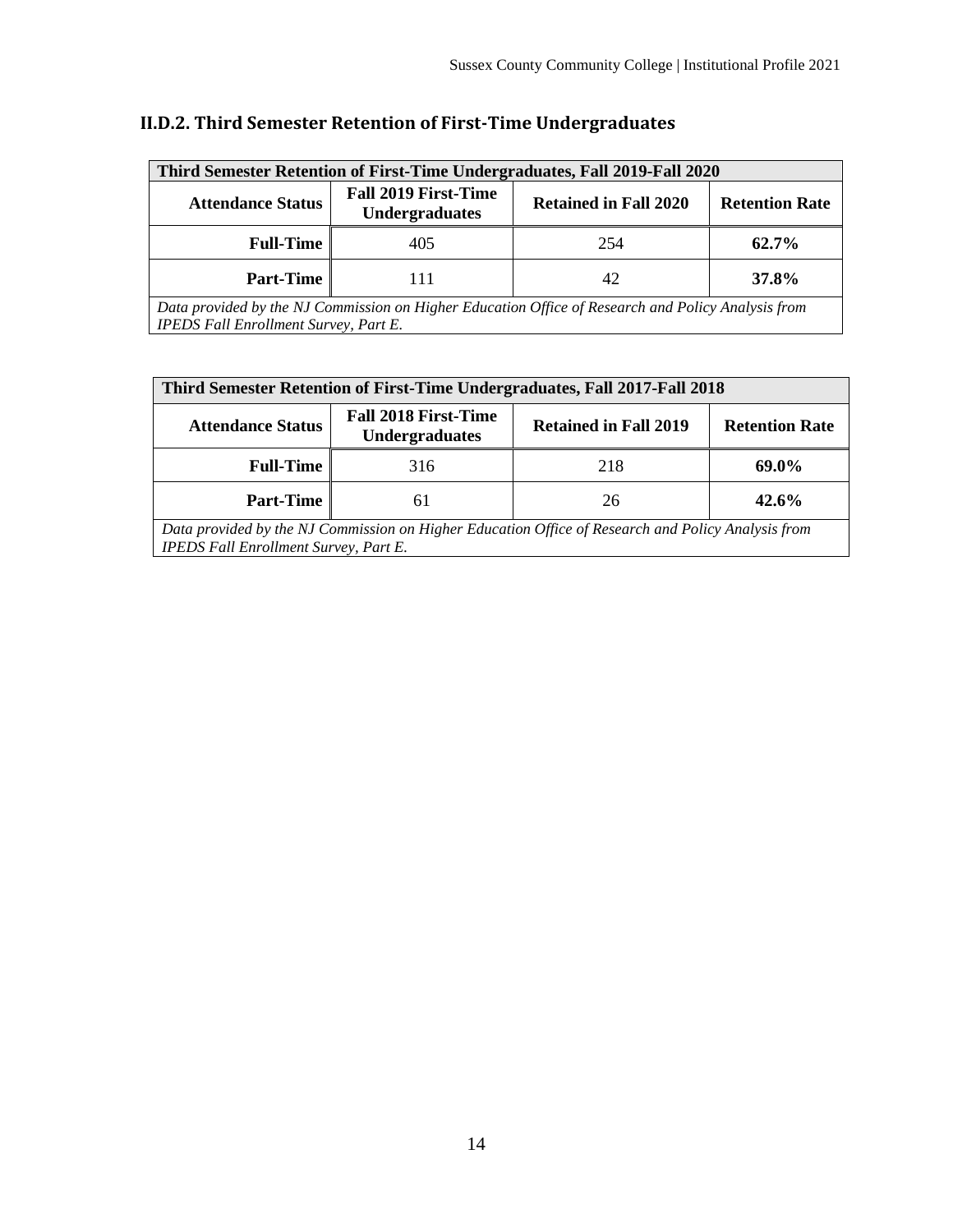# **II.E. Faculty Characteristics**

# **II.E.1. Full-Time Faculty by Race/Ethnicity, Sex, Tenure Status, and Academic Rank**

| Full-Time Faculty by Race/Ethnicity, Sex, Tenure Status, and Academic Rank, Fall 2020                                   |              |                  |                  |                  |                  |                  |                  |                  |                  |
|-------------------------------------------------------------------------------------------------------------------------|--------------|------------------|------------------|------------------|------------------|------------------|------------------|------------------|------------------|
| <b>Tenured</b>                                                                                                          |              | W                | B                | $\mathbf H$      | A/PI             | <b>AI/AN</b>     | <b>NRA</b>       | U                | <b>Total</b>     |
| <b>Professors</b>                                                                                                       | $\mathbf{M}$ | $\mathbf{2}$     | $\overline{0}$   | $\boldsymbol{0}$ | $\mathbf{0}$     | $\overline{0}$   | $\overline{0}$   | $\boldsymbol{0}$ | $\overline{2}$   |
|                                                                                                                         | F            | 3                | $\boldsymbol{0}$ | $\boldsymbol{0}$ | $\mathbf{0}$     | $\boldsymbol{0}$ | $\boldsymbol{0}$ | $\boldsymbol{0}$ | 3                |
| <b>Associate</b>                                                                                                        | M            | $\overline{4}$   | $\overline{0}$   | $\overline{0}$   | $\mathbf{0}$     | $\mathbf{0}$     | $\overline{0}$   | $\overline{0}$   | $\overline{4}$   |
| <b>Professors</b>                                                                                                       | $\mathbf F$  | 3                | $\boldsymbol{0}$ | $\overline{0}$   | $\boldsymbol{0}$ | $\boldsymbol{0}$ | $\overline{0}$   | $\overline{0}$   | 3                |
| <b>Assistant</b>                                                                                                        | $\mathbf{M}$ | $\overline{2}$   | $\overline{0}$   | $\overline{0}$   | $\overline{0}$   | $\theta$         | $\overline{0}$   | $\overline{0}$   | $\overline{2}$   |
| <b>Professors</b>                                                                                                       | $\mathbf{F}$ | 6                | $\boldsymbol{0}$ | $\overline{0}$   | $\mathbf{0}$     | $\boldsymbol{0}$ | $\boldsymbol{0}$ | $\overline{0}$   | 6                |
| <b>All Others</b>                                                                                                       | $\mathbf{M}$ | $\mathbf{0}$     | $\overline{0}$   | $\overline{0}$   | $\overline{0}$   | $\overline{0}$   | $\overline{0}$   | $\overline{0}$   | $\overline{0}$   |
|                                                                                                                         | F            | 1                | $\boldsymbol{0}$ | $\theta$         | $\boldsymbol{0}$ | $\boldsymbol{0}$ | $\theta$         | $\theta$         | 1                |
| <b>Total</b>                                                                                                            | M            | 8                | $\bf{0}$         | $\boldsymbol{0}$ | $\boldsymbol{0}$ | $\bf{0}$         | $\mathbf{0}$     | $\theta$         | 8                |
|                                                                                                                         | $\mathbf F$  | 13               | $\boldsymbol{0}$ | $\bf{0}$         | $\mathbf{1}$     | $\bf{0}$         | $\boldsymbol{0}$ | $\boldsymbol{0}$ | 13               |
| <b>Without Tenure</b>                                                                                                   |              |                  |                  |                  |                  |                  |                  |                  |                  |
|                                                                                                                         | M            | $\boldsymbol{0}$ | $\mathbf{0}$     | $\boldsymbol{0}$ | $\mathbf{0}$     | $\boldsymbol{0}$ | $\overline{0}$   | $\boldsymbol{0}$ | $\mathbf{0}$     |
| <b>Professors</b>                                                                                                       | F            | $\boldsymbol{0}$ | $\overline{0}$   | $\overline{0}$   | $\overline{0}$   | $\boldsymbol{0}$ | $\boldsymbol{0}$ | $\boldsymbol{0}$ | $\overline{0}$   |
| <b>Associate</b>                                                                                                        | M            | $\overline{0}$   | $\mathbf{0}$     | $\boldsymbol{0}$ | $\mathbf{0}$     | $\boldsymbol{0}$ | $\mathbf{0}$     | $\overline{0}$   | $\theta$         |
| <b>Professors</b>                                                                                                       | $\mathbf{F}$ | $\boldsymbol{0}$ | $\boldsymbol{0}$ | $\boldsymbol{0}$ | $\mathbf{0}$     | $\boldsymbol{0}$ | $\boldsymbol{0}$ | $\boldsymbol{0}$ | $\mathbf{0}$     |
| <b>Assistant</b>                                                                                                        | M            | $\boldsymbol{0}$ | $\overline{0}$   | $\boldsymbol{0}$ | $\mathbf{0}$     | $\boldsymbol{0}$ | $\boldsymbol{0}$ | $\boldsymbol{0}$ | $\mathbf{0}$     |
| <b>Professors</b>                                                                                                       | $\mathbf{F}$ | $\boldsymbol{0}$ | $\overline{0}$   | $\overline{0}$   | $\mathbf{0}$     | $\overline{0}$   | $\boldsymbol{0}$ | $\boldsymbol{0}$ | $\boldsymbol{0}$ |
| <b>All Others</b>                                                                                                       | M            | $\mathbf{2}$     | $\mathbf{0}$     | $\boldsymbol{0}$ | $\mathbf{0}$     | $\boldsymbol{0}$ | $\mathbf{0}$     | $\mathbf{0}$     | $\mathbf{2}$     |
|                                                                                                                         | $\mathbf{F}$ | $\mathbf{1}$     | $\boldsymbol{0}$ | $\boldsymbol{0}$ | $\boldsymbol{0}$ | $\boldsymbol{0}$ | $\boldsymbol{0}$ | $\boldsymbol{0}$ | $\mathbf{1}$     |
| <b>Total</b>                                                                                                            | M            | $\boldsymbol{2}$ | $\boldsymbol{0}$ | $\boldsymbol{0}$ | $\boldsymbol{0}$ | $\boldsymbol{0}$ | $\boldsymbol{0}$ | $\boldsymbol{0}$ | $\sqrt{2}$       |
|                                                                                                                         | $\mathbf{F}$ | $\mathbf{1}$     | $\boldsymbol{0}$ | $\bf{0}$         | $\bf{0}$         | $\bf{0}$         | $\boldsymbol{0}$ | $\boldsymbol{0}$ | $\mathbf{1}$     |
| <b>Total</b>                                                                                                            |              |                  |                  |                  |                  |                  |                  |                  |                  |
|                                                                                                                         | M            | $\mathbf{2}$     | $\mathbf{0}$     | $\overline{0}$   | $\boldsymbol{0}$ | $\overline{0}$   | $\mathbf{0}$     | $\boldsymbol{0}$ | $\overline{2}$   |
| <b>Professors</b>                                                                                                       | F            | 3                | $\mathbf{0}$     | $\boldsymbol{0}$ | $\boldsymbol{0}$ | $\boldsymbol{0}$ | $\boldsymbol{0}$ | $\boldsymbol{0}$ | 3                |
| <b>Associate</b>                                                                                                        | M            | $\overline{4}$   | $\overline{0}$   | $\boldsymbol{0}$ | $\boldsymbol{0}$ | $\boldsymbol{0}$ | $\mathbf{0}$     | $\boldsymbol{0}$ | $\overline{4}$   |
| <b>Professors</b>                                                                                                       | $\mathbf{F}$ | 3                | $\boldsymbol{0}$ | $\overline{0}$   | $\boldsymbol{0}$ | $\boldsymbol{0}$ | $\boldsymbol{0}$ | $\boldsymbol{0}$ | 3                |
| <b>Assistant</b>                                                                                                        | M            | $\overline{2}$   | $\mathbf{0}$     | $\overline{0}$   | $\mathbf{0}$     | $\boldsymbol{0}$ | $\mathbf{0}$     | $\overline{0}$   | $\overline{2}$   |
| <b>Professors</b>                                                                                                       | $\mathbf F$  | 6                | $\mathbf{0}$     | $\boldsymbol{0}$ | $\boldsymbol{0}$ | $\boldsymbol{0}$ | $\boldsymbol{0}$ | $\boldsymbol{0}$ | 6                |
|                                                                                                                         | $\bf M$      | $\overline{2}$   | $\theta$         | $\overline{0}$   | $\boldsymbol{0}$ | $\boldsymbol{0}$ | $\mathbf{0}$     | $\boldsymbol{0}$ | $\overline{2}$   |
| <b>All Others</b>                                                                                                       | $\mathbf F$  | $\overline{2}$   | $\Omega$         | $\overline{0}$   | $\boldsymbol{0}$ | $\boldsymbol{0}$ | $\boldsymbol{0}$ | $\boldsymbol{0}$ | $\overline{2}$   |
|                                                                                                                         | M            | 10               | $\boldsymbol{0}$ | $\bf{0}$         | $\bf{0}$         | $\boldsymbol{0}$ | $\bf{0}$         | $\boldsymbol{0}$ | 10               |
| <b>Total</b>                                                                                                            | $\mathbf{F}$ | 14               | $\boldsymbol{0}$ | $\bf{0}$         | $\bf{0}$         | $\bf{0}$         | $\boldsymbol{0}$ | $\boldsymbol{0}$ | 14               |
| Legend: W=White Non-Hispanic, B=Black, H=Hispanic, A/PI=Asian/Pacific Islander, AI/AN=American                          |              |                  |                  |                  |                  |                  |                  |                  |                  |
| Indian/Alaskan Native, NRA=Non-Resident Alien, U=Unknown, 2 or more races.<br>Data source: IPEDS Human Resources Survey |              |                  |                  |                  |                  |                  |                  |                  |                  |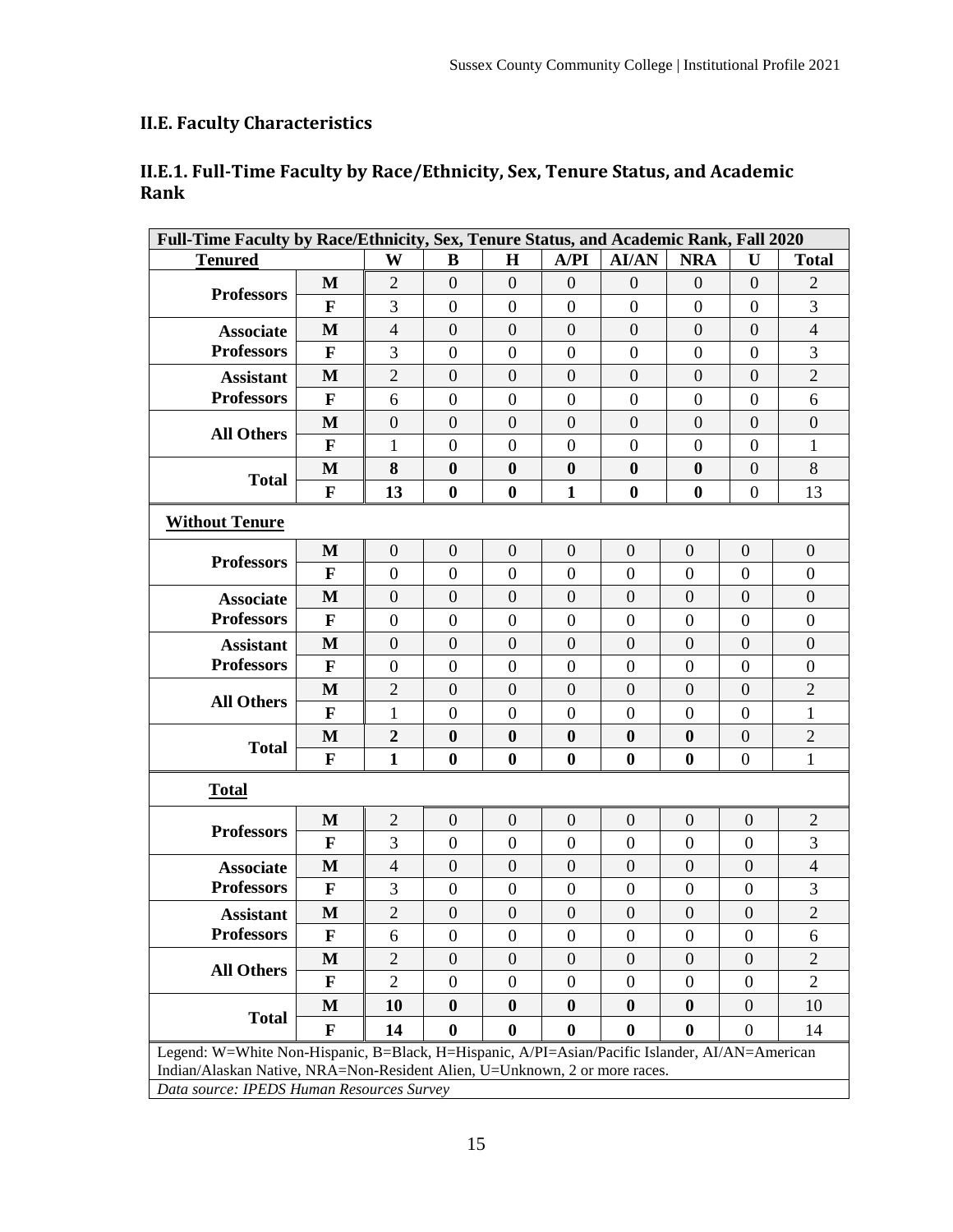| Percentage of Course Sections Taught by Full-Time Faculty, Fall 2019 and Fall 2020        |                                          |                  |  |  |  |  |  |
|-------------------------------------------------------------------------------------------|------------------------------------------|------------------|--|--|--|--|--|
|                                                                                           | <b>Total Number of Course Sections**</b> |                  |  |  |  |  |  |
|                                                                                           | <b>Fall 2019</b>                         | <b>Fall 2020</b> |  |  |  |  |  |
|                                                                                           | 117                                      | 107              |  |  |  |  |  |
| <b>Taught by Full-time Faculty</b>                                                        | $(20.5\%)$                               | $(19.5\%)$       |  |  |  |  |  |
|                                                                                           | 420                                      | 415              |  |  |  |  |  |
| <b>Taught by Part-time Faculty</b>                                                        | $(73.8\%)$                               | $(75.9\%)$       |  |  |  |  |  |
|                                                                                           | 32                                       | 27               |  |  |  |  |  |
| Taught by Others*                                                                         | $(5.6\%)$                                | $(4.9\%)$        |  |  |  |  |  |
|                                                                                           | 569                                      | 549              |  |  |  |  |  |
| <b>Total</b>                                                                              | $(100\%)$                                | $(100\%)$        |  |  |  |  |  |
| Data Source: Sussex County Community College *Others include Full-time Administrators and |                                          |                  |  |  |  |  |  |

# **II.E.2. Percentage of Course Sections Taught by Full-Time Faculty**

*Data Source: Sussex County Community College. \*Others include Full-time Administrators and Teaching Assistants. \*\*Concurrent, Open Labs, & Independent Study Not Included.*

# **II.E.3. Ratio of Full-Time to Part-Time Faculty**

| Ratio of Full-Time to Part-Time Faculty, Fall 2018 – Fall 2020 |                  |                  |                  |  |  |
|----------------------------------------------------------------|------------------|------------------|------------------|--|--|
|                                                                | <b>Fall 2018</b> | <b>Fall 2019</b> | <b>Fall 2020</b> |  |  |
|                                                                | 31               | 28               | 21               |  |  |
| <b>Full-Time Faculty</b>                                       | $(11.4\%)$       | $(7.1\%)$        | (7.7%            |  |  |
| <b>Part-Time Faculty</b>                                       | 240              | 368              | 253              |  |  |
|                                                                | $(88.6\%)$       | $(92.9\%)$       | (92.3%           |  |  |
|                                                                | 271              | 396              | 274              |  |  |
| <b>Total</b>                                                   | $(100\%)$        | $(100.0\%)$      | $(100\%)$        |  |  |
| Data Source: IPEDS Human Resources Survey                      |                  |                  |                  |  |  |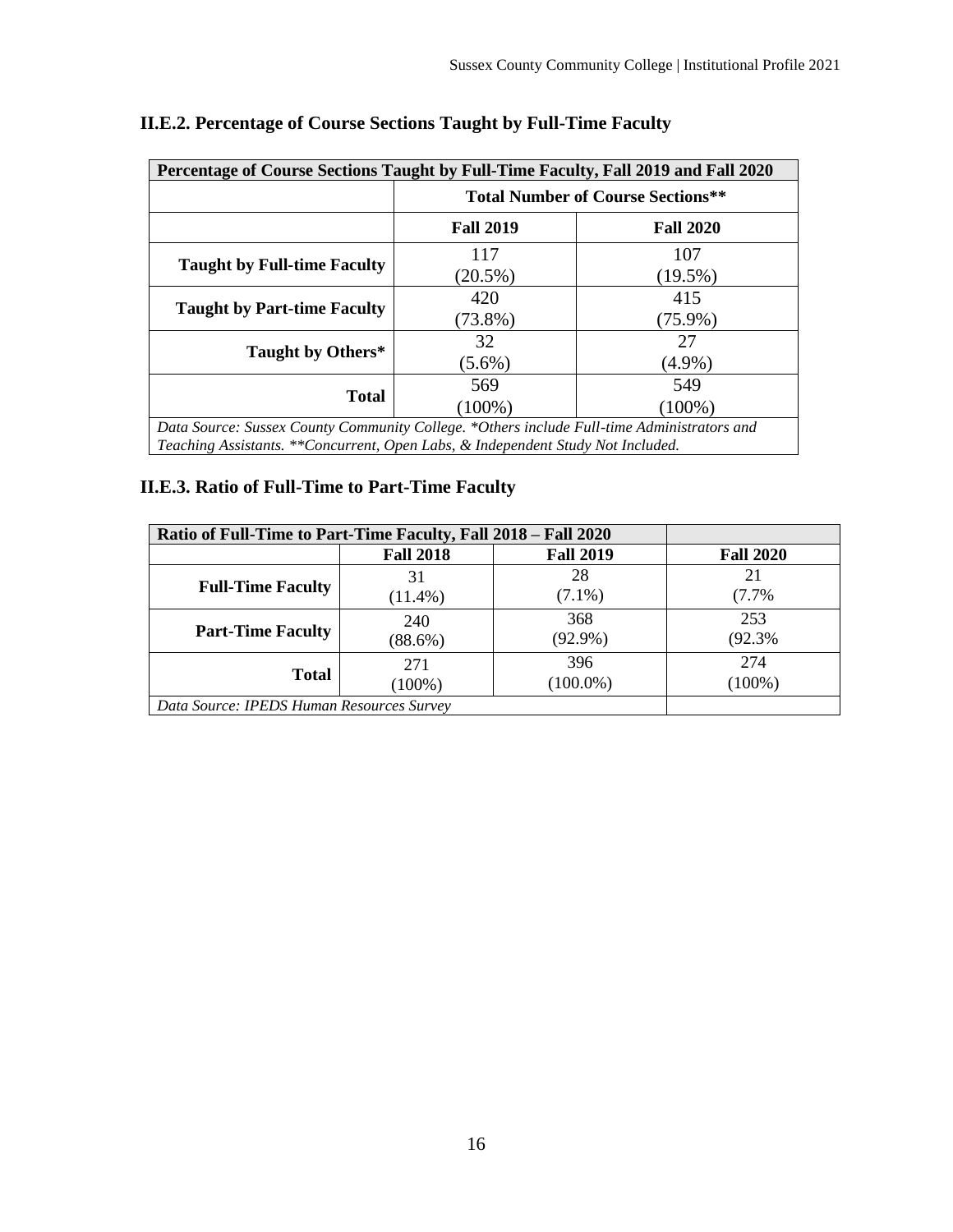# **II.F. Governing Board Characteristics**

| <b>Characteristics of the SCCC Board of Trustees by Race/Ethnicity and Sex</b>                 |    |   |   |      |              |            |  |       |
|------------------------------------------------------------------------------------------------|----|---|---|------|--------------|------------|--|-------|
|                                                                                                | W  | в | Н | A/PI | <b>AI/AN</b> | <b>NRA</b> |  | Total |
| <b>Male</b>                                                                                    |    |   |   |      |              |            |  |       |
| Female                                                                                         |    |   |   |      |              |            |  |       |
| <b>Total</b>                                                                                   | 10 |   |   |      |              |            |  | 10    |
| Legend: W=White Non-Hispanic, B=Black, H=Hispanic, A/PI=Asian/Pacific Islander, AI/AN=American |    |   |   |      |              |            |  |       |
| Indian/Alaskan Native, NRA=Non-Resident Alien, U=Unknown.                                      |    |   |   |      |              |            |  |       |
| Data Source: Sussex County Community College                                                   |    |   |   |      |              |            |  |       |

## **II.F.1. Characteristics of the Board of Trustees by Race/Ethnicity and Sex**

#### **II.F.2. Characteristics of the Board of Trustees by Title and Affiliation**

| Members of the SCCC Board of Trustees, 2020  |                                                                     |                                           |  |  |  |  |
|----------------------------------------------|---------------------------------------------------------------------|-------------------------------------------|--|--|--|--|
| <b>Name</b>                                  | <b>Title at Organization</b>                                        | Organization                              |  |  |  |  |
| William P. Curcio, Chair                     | Founder and Managing Member                                         | <b>Winston Church Associates</b>          |  |  |  |  |
| Rachel A. Geraci                             | <b>Commercial Lines New Business</b><br><b>Development Producer</b> | <b>Tri State Insurance</b>                |  |  |  |  |
| Dr. Tyler Morgus                             | <b>Strategic Marketing Manager</b>                                  | <b>Thor Labs</b>                          |  |  |  |  |
| <b>Elizabeth Jane Brown</b>                  | <b>Investment Associate</b>                                         | <b>Drexel Fund</b>                        |  |  |  |  |
| Dr. Gayle Carrick                            | Superintendent of Schools                                           | NJ Department of Education                |  |  |  |  |
| Maryanne Fox                                 | Retired                                                             | <b>Healthcare Director</b>                |  |  |  |  |
| David Castner                                | <b>Sheet Metal Worker</b>                                           | <b>Sheet Metal Workers Local 22</b>       |  |  |  |  |
| Dr. Paul Crowley                             | Retired                                                             | Dentist                                   |  |  |  |  |
| <b>Kurt Gewecke</b>                          | Owner                                                               | <b>KG Builders LLC</b>                    |  |  |  |  |
| <b>James Hofman</b>                          | Teacher                                                             | <b>Newton Public Schools</b>              |  |  |  |  |
| Dr. Thomas Digby                             | Retired                                                             | Private Pediatrician                      |  |  |  |  |
| Dr. Jon Connolly                             | President (Ex-Officio)                                              | <b>Sussex County Community</b><br>College |  |  |  |  |
| Data Source: Sussex County Community College |                                                                     |                                           |  |  |  |  |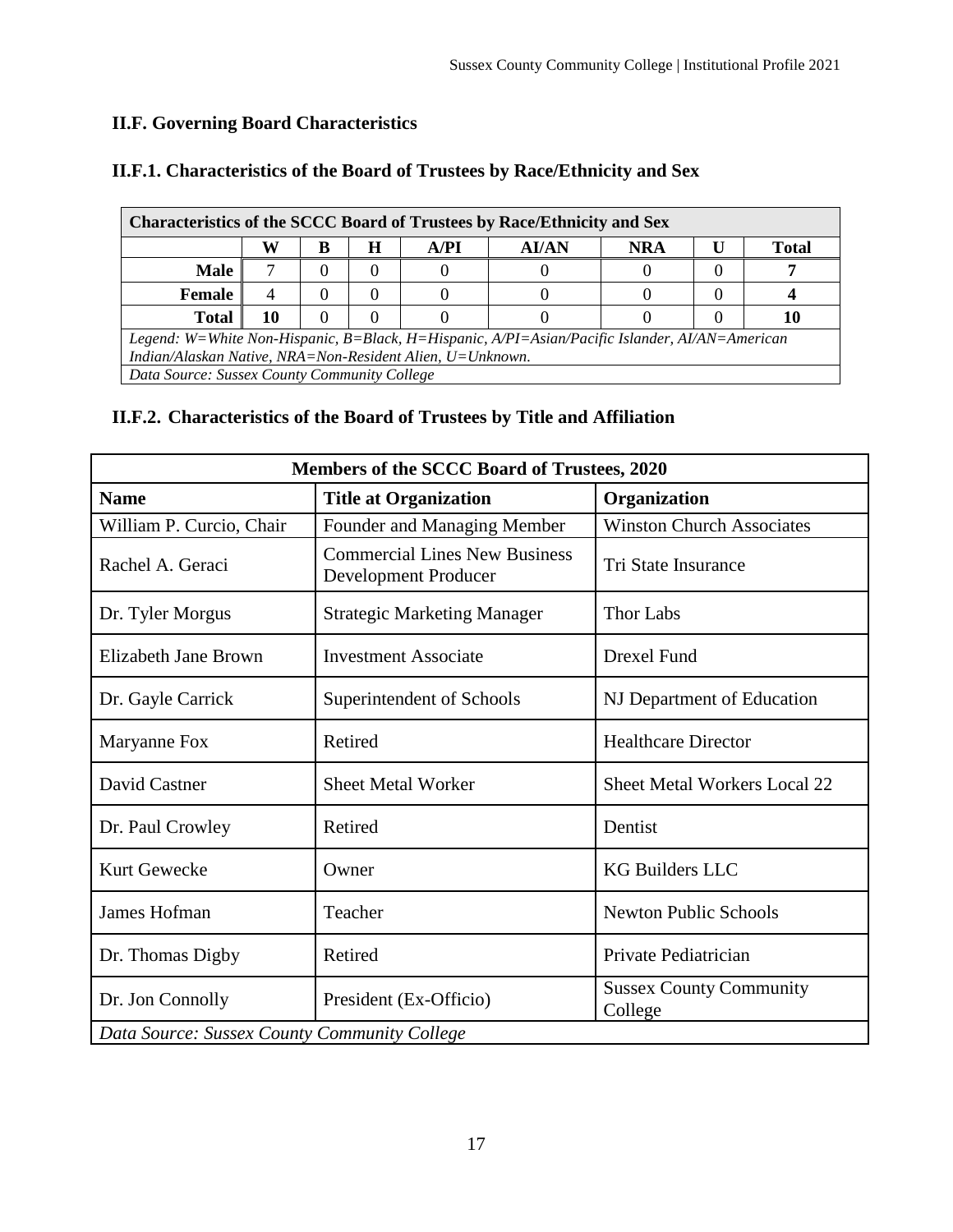# **II.F.3. URL with SCCC Board of Trustees Information**

Additional information can be found online at:<https://sussex.edu/about-sussex/board-of-trustees/>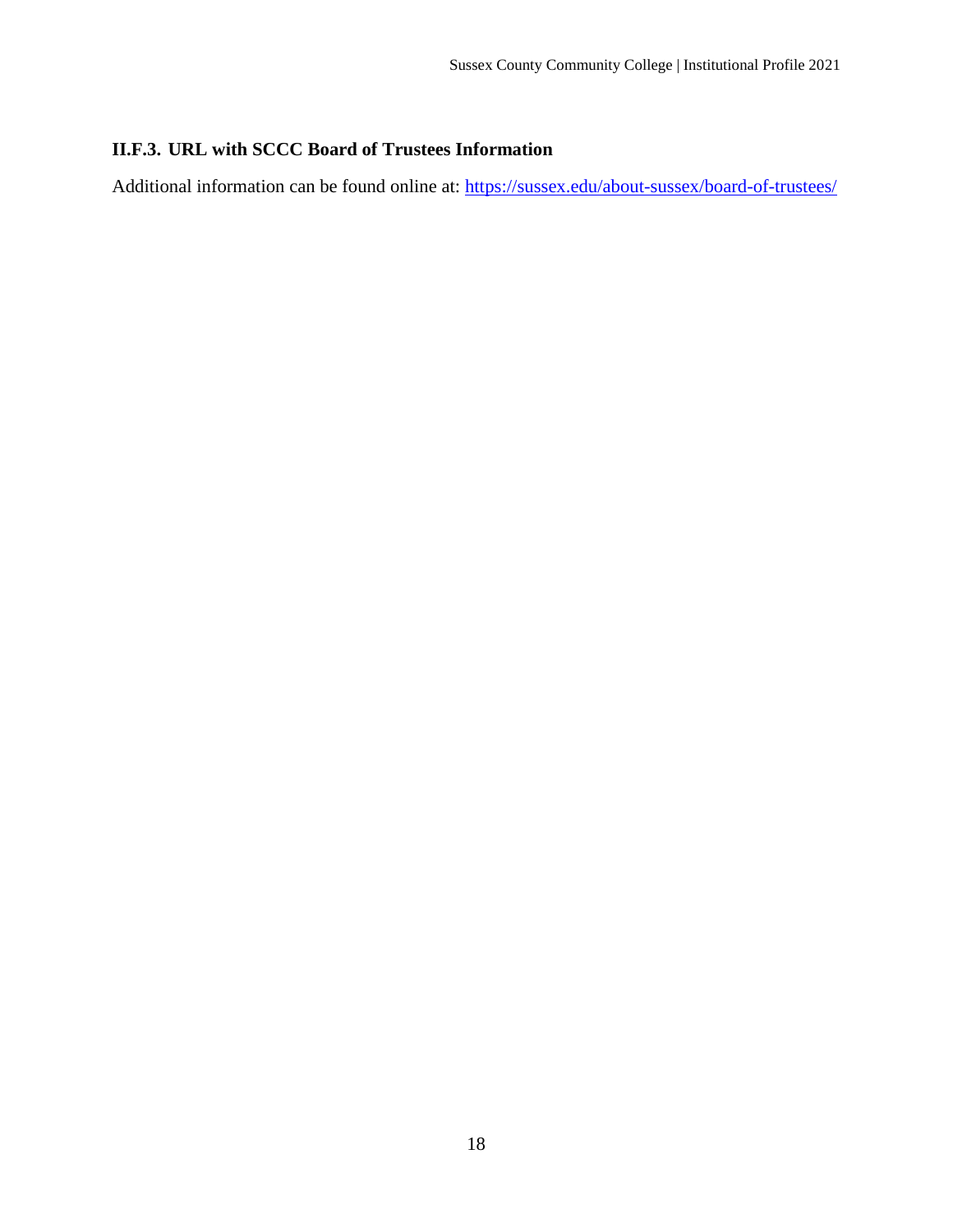# **II.G. Profile of the Institution**

# **II.G.1. Degree and Certificate Programs**

| <b>Type of Degree</b>                 | Program                                                                                                                                                                                                                                                     | <b>Options</b>                                                                                                                                                                                                                                                                                                                                                                                               |
|---------------------------------------|-------------------------------------------------------------------------------------------------------------------------------------------------------------------------------------------------------------------------------------------------------------|--------------------------------------------------------------------------------------------------------------------------------------------------------------------------------------------------------------------------------------------------------------------------------------------------------------------------------------------------------------------------------------------------------------|
| Associate of Arts (AA)                | Liberal Arts - Online<br>Liberal Arts                                                                                                                                                                                                                       | Anthropology Option<br>$\bullet$<br>Communication/Broadcasting Option<br>Communication/Film Studies Option<br>Communication/Journalism Option<br>Elementary/Secondary Education Option<br>٠<br><b>English Option</b><br><b>History Option</b><br>Music Option<br><b>Musical Theater Option</b><br>Political Science Option<br>Pre-Law Option<br>Psychology Option<br>Sociology Option<br>Theater Arts Option |
| Associate of Fine Arts<br>(AFA)       | Studio Arts                                                                                                                                                                                                                                                 | Architecture Design Option<br>$\bullet$<br><b>Art Education Option</b><br>٠<br><b>Fashion Design Option</b><br><b>Interior Design Option</b><br>Photography Option                                                                                                                                                                                                                                           |
| Associate of Science (AS)             | Accounting<br>Business Administration -<br>Online<br><b>Business Administration</b><br><b>Criminal Justice</b><br><b>Environmental Studies</b><br><b>Exercise Science</b><br><b>Horticultural Science</b><br><b>Human Services</b><br>Science & Mathematics | <b>Biology Option</b><br>Chemistry Option<br>Computer Science Option<br><b>Engineering Science Option</b><br>Geology Option<br>Information Systems Option<br>Mathematics Option<br>٠<br>Pre-Medical/Dental Option<br>Pre-Nutrition/Dietetic Option                                                                                                                                                           |
| Associate of Applied<br>Science (AAS) | <b>Agricultural Business</b><br><b>Automotive Service</b><br>Technology<br><b>Business Management</b><br>Child Development<br>Specialist<br>Computer Information<br><b>Systems</b><br><b>Criminal Justice Studies</b><br>Fire Science Technology            | Food/Beverage Management Option<br>(retired)<br>Hotel/Restaurant Management Option<br>٠<br>Supply Chain Management Option<br><b>Digital Forensics Option</b><br>Game Development Option<br>Information Technology Option                                                                                                                                                                                     |

#### **PROGRAMS OF STUDY**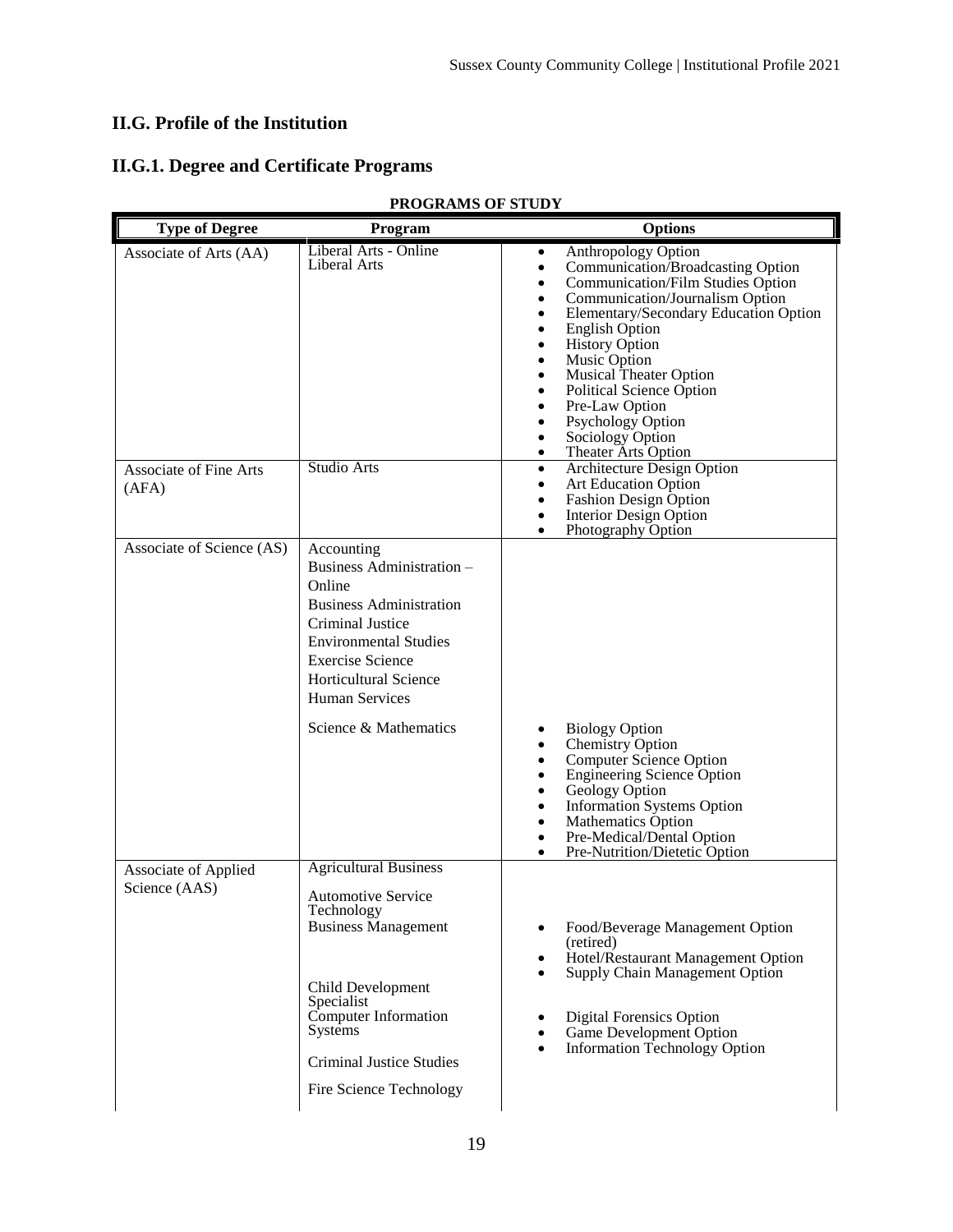| <b>Type of Degree</b> | Program                                                             | <b>Options</b>                                                                                                                                                                                                                                                                    |
|-----------------------|---------------------------------------------------------------------|-----------------------------------------------------------------------------------------------------------------------------------------------------------------------------------------------------------------------------------------------------------------------------------|
|                       | Graphic Design<br><b>Health Science</b><br>New Media Communications | 3D Computer Arts Option<br><b>Illustration Option</b><br>Social Media Marketing                                                                                                                                                                                                   |
|                       | Nurse Education (PCCC)<br><b>Paralegal Studies</b>                  |                                                                                                                                                                                                                                                                                   |
|                       | Technical Studies                                                   | <b>Building Construction Technology</b><br>Option<br><b>Cosmetology Option</b><br><b>Culinary Arts Option</b><br>Diesel Service Technology Option<br>Electronic Music and Recording Option<br>Machine Tool Technology<br><b>Technical Theater Option</b><br><b>Welding Option</b> |

**Professional Certificates Automotive Service Technology Child Development Specialist Machine Tool Technology Computer Information Systems Elder Law Specialist Paralegal Supply Chain Management Computerized Accounting Fire Science Technology Web Design Web Publishing**

#### **Certificates of Achievement**

**Bookkeeping Computer Aided Design/Drawing Cultural Competence Cyber Crime Investigation Digital Art &Illustration Graphic & Digital Design Health & Exercise Science Humanities Independent Film Interactive Design Skills Music Fundamental Multimedia Artist Photography Professional Public Leadership Social Media Marketing Technical Support Wordpress Theme Design**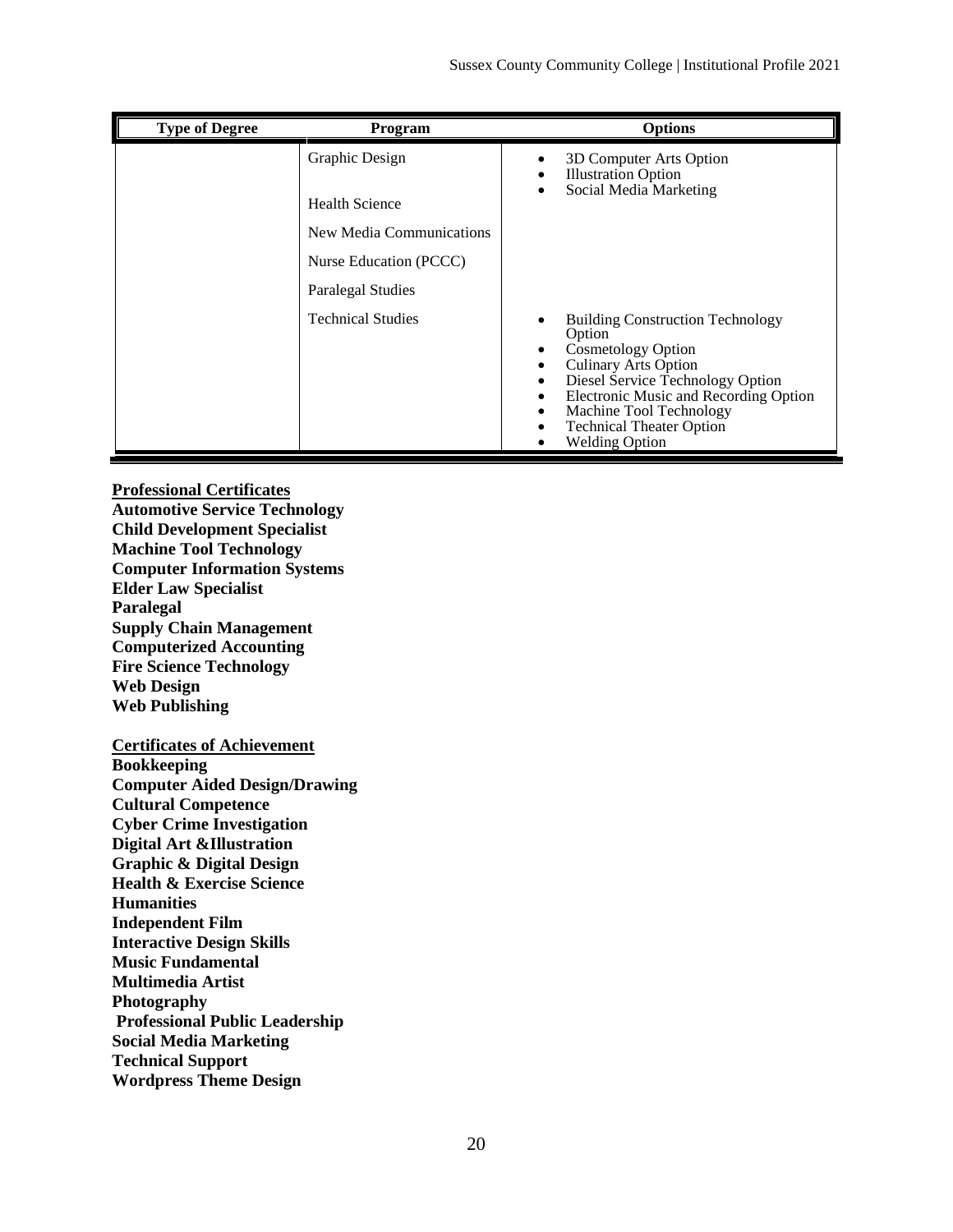## **Academic Initiatives**

The New Jersey legislature passed the Lampitt Bill in September 2007, referred to as the NJ Transfer Law or Agreement. The law provides for the transfer of 60-64 credits for AA and AS degree graduates from NJ public community colleges to NJ public four-year colleges. Staying with the same major is best, and transfer admission is not guaranteed.

In addition, SCCC has established articulation agreements with both private and public four-year colleges for specific programs of study. This list of articulation agreements is also available online at: [https://sussex.edu/student-support/advising-and-counseling-center/transfer](https://sussex.edu/student-support/advising-and-counseling-center/transfer-services/transfer-agreements-with-4-year-colleges/)[services/transfer-agreements-with-4-year-colleges/](https://sussex.edu/student-support/advising-and-counseling-center/transfer-services/transfer-agreements-with-4-year-colleges/)

| 4-Year College                     | <b>SCCC Program</b>                   | 4-Year Program                               |
|------------------------------------|---------------------------------------|----------------------------------------------|
| Berkeley College (for-profit)      | A.S. Accounting                       | <b>B.S.</b> Accounting                       |
| Dover, NJ                          | A.S. Business Admin                   | <b>B.S. Business Administration</b>          |
|                                    | A.S. Business Admin                   | B.S. Fashion Marketing & Management          |
|                                    | A.S. Business Admin                   | <b>B.S. Financial Services</b>               |
|                                    | A.S. Business Admin                   | <b>B.S. Health Services Management</b>       |
|                                    | A.S. Business Admin                   | <b>B.S.</b> International Business           |
|                                    | A.S. Criminal Justice                 | <b>B.S. Justice Studies-Criminal Justice</b> |
|                                    | A.A. Liberal Arts: Pre-Law            | <b>B.S.</b> Legal Studies                    |
|                                    | A.S. Business Admin                   | <b>B.S. Management</b>                       |
|                                    | A.S. Business Admin                   | <b>B.S. Marketing Communications</b>         |
| <b>Centenary College</b>           | A.S. Human Services                   | <b>B.S. Social Work</b>                      |
| College of St. Elizabeth           | A.S. Criminal Justice                 | A.S. Criminal Justice                        |
| <b>East Stroudsburg University</b> | A.S. Human Services                   | <b>B.S. Social Work</b>                      |
|                                    | A.A. Liberal Arts: History            | B.A. History                                 |
|                                    | A.A. Liberal Arts: Pre-Law            | <b>B.A. Political Science</b>                |
|                                    | A.A. Liberal Arts: Psychology         | B.A. Psychology                              |
|                                    | A.S. Accounting                       | <b>B.S. Business Management</b>              |
|                                    | A.S. Business Administration          | <b>B.S. Business Management</b>              |
| Fairleigh Dickinson                | A.A.S. Graphic Design                 | <b>B.A.</b> Graphic Design                   |
| University                         |                                       |                                              |
|                                    | <b>Option: 3D Computer Arts</b>       | <b>Concentration: Print Design</b>           |
|                                    |                                       | <b>Concentration: Web Design</b>             |
|                                    |                                       | Concentration                                |
|                                    | <b>Option: Social Media Marketing</b> |                                              |
|                                    |                                       | B.A. Film and Animation                      |
|                                    |                                       | <b>Concentration: Animation</b>              |
|                                    |                                       | <b>Concentration: Video Game Animation</b>   |
| <b>Felician College</b>            | A.S. Business Administration          | <b>B.S. Business</b>                         |
|                                    | A.S. Criminal Justice                 | <b>B.A.</b> Education                        |
|                                    |                                       | Option: Elementary (K-5) w/English           |
|                                    |                                       | Option: Elementary (K-5 & P-3)               |
|                                    |                                       | w/English                                    |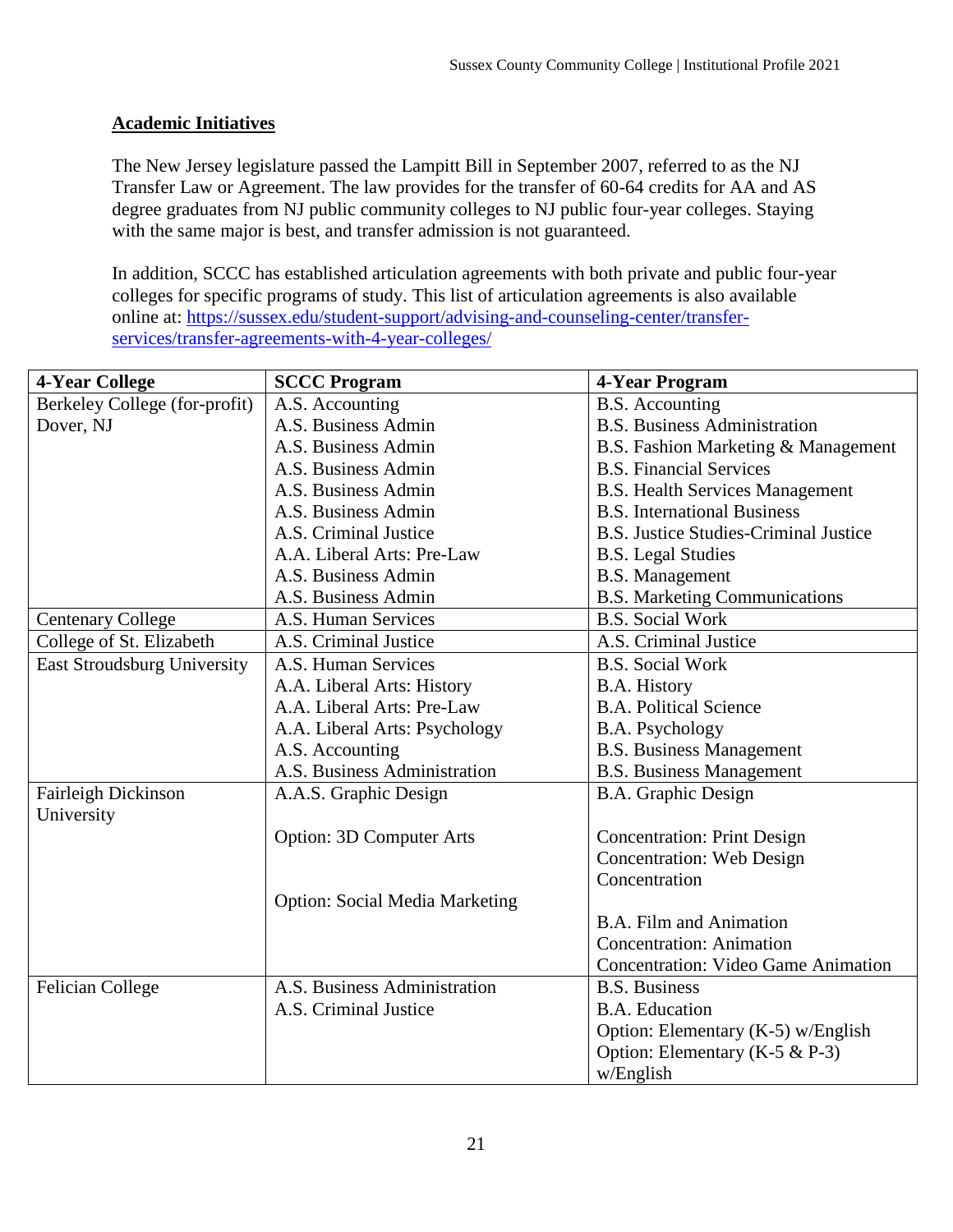|                             |                                        | Option: Elementary (K-5) & Special       |
|-----------------------------|----------------------------------------|------------------------------------------|
|                             |                                        | Education w/English                      |
|                             |                                        | <b>B.S. Criminal Justice</b>             |
| John Jay College            | A.S. Criminal Justice                  | <b>B.S. Criminal Justice</b>             |
|                             |                                        |                                          |
| Marywood University         | A.A.S. Graphic Design                  | B.F.A. Design (Graphic)                  |
|                             |                                        |                                          |
| Montclair State University  | A.S. Math/Science: Biology             | B.S. Marine Biology and Coastal Science  |
|                             | A.S. Math/Science: Biology             | <b>B.S. Biology</b>                      |
|                             | A.S. Math/Science: Biology             | <b>B.S. Molecular Biology</b>            |
|                             | A.S. Math/Science: Biology             | <b>B.S. Environmental Science</b>        |
|                             | A.S. Math/Science: Chemistry           | <b>B.S.</b> Chemistry                    |
|                             | A.S. Math/Science: Chemistry           | <b>B.S. Biochemistry</b>                 |
|                             | A.S. Math/Science: Geology             | <b>B.S.</b> Geoscience                   |
| New Jersey Institute of     | A.S. Math/Science: Computer Science    | <b>B.S. Computer Science</b>             |
| Technology                  | A.S. Math/Science: Information         | B.S. Web and Information Systems         |
|                             | <b>Systems</b>                         |                                          |
| Ramapo College              | A.S. Human Services                    | <b>B.S.W. Social Work</b>                |
|                             | A.S. Math/Science: Chemistry           | <b>B.S.</b> Chemistry                    |
|                             | A.S. Math/Science: Mathematics         | <b>B.S. Mathematics</b>                  |
|                             | A.A. Liberal Arts: Political Science   | <b>B.A. Political Science</b>            |
|                             | A.A. Liberal Arts: English             | B.A. Literature                          |
| <b>Rutgers University</b>   | A.S. Human Services                    | <b>B.S. Human Services</b>               |
|                             |                                        |                                          |
| <b>SUNY-Canton</b>          | A.S. Criminal Justice                  | <b>B.Tech-Criminal Investigation</b>     |
|                             |                                        | <b>B.Tech-Criminal Justice: Law</b>      |
|                             |                                        | <b>Enforcement Leadership</b>            |
| <b>SUNY-Cobleskill</b>      | A.A.S. Agricultural Business           | B.T. Agriculutral Business Management    |
|                             | A.S. Horticultural Science             | <b>B.T. Plant Science</b>                |
| William Paterson University | A.A. Elementary/Secondary              | B.A with Education Certification (P-3 or |
|                             | A.S. Business Administration           | K-5) there are options for K-12 and      |
|                             | A.S. Business Administration           | <b>Special Education</b>                 |
|                             | A.S. Business Administration           | <b>B.S.</b> Accounting                   |
|                             | A.S. Business Administraiton           | <b>B.S. Finance</b>                      |
|                             | A.S. Business Administration           | <b>B.S. Financial Planning</b>           |
|                             | A.S. Business Administration           | <b>B.S. Global Business</b>              |
|                             | A.S. Business Administration           | <b>B.S. Management</b>                   |
|                             | A.S. Business Administration           | <b>B.S. Marketing</b>                    |
|                             | A.S. Criminal Justice                  | <b>B.S. Professionaal Sales</b>          |
|                             | A.S. Criminal Justice                  | <b>B.A. Economics</b>                    |
|                             | A.S. Math/Science: Biology             | <b>B.A. Criminal Justice</b>             |
|                             | A.S. Math/Science: Pre-Med/Dental      | <b>B.A. Criminology</b>                  |
|                             | A.S. Math/Science: Pre-Nutrition/Diet. | B.S. Biology-General, B.S. Biology       |
|                             | A.S. Math/Science: Chemistry           | Ecology, B.S.                            |
|                             | A.S. Math/Science: Computer Science    | Biology/Physiology/Behavior, B.S.        |
|                             |                                        | Biotechnology                            |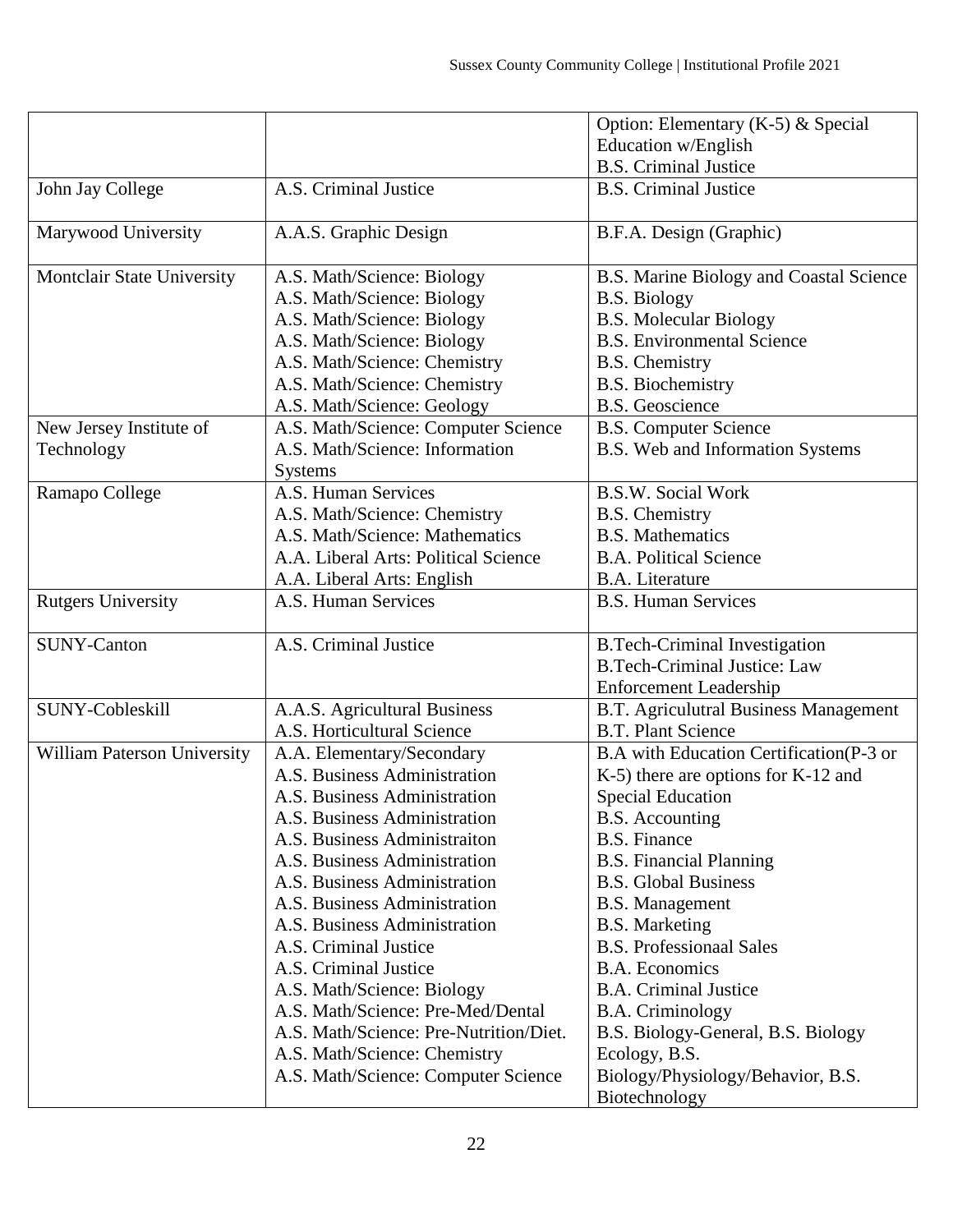| A.S. Math/Science: Information | B.S. Biology-General, B.S. Biology      |
|--------------------------------|-----------------------------------------|
| <b>Systems</b>                 | Ecology, B.S.                           |
| A.S. Math/Science: Mathematics | Biology/Physiology/Behavior, B.S.       |
| A.S. Math/Science: Biology     | Biotechnology                           |
| A.S. Math/Science: Chemistry   | B.S. Biology-General, B.S. Biology      |
| A.S. Math/Science: Mathematics | Ecology, B.S.                           |
| A.S. Math/Science: Geology     | Biology/Physiology/Behavior, B.S.       |
| A.S. Environmental Studies     | Biotechnology                           |
| A.S. Environmental Studies     | B.S. or B.A. Chemistry                  |
|                                | <b>B.S. Computer Science</b>            |
|                                | <b>B.S. Computer Science</b>            |
|                                | B.S. or B.A. Mathematics                |
|                                | B.A. Integrated Math & Science: Biology |
|                                | B.A. Integrated Math & Science:         |
|                                | Chemistry                               |
|                                | B.A. Integrated Math & Science:         |
|                                | <b>Mathematics</b>                      |
|                                | <b>B.S.</b> Environmental Science       |
|                                | <b>B.S.</b> Environmental Science       |
|                                | B.A. Integrated Math & Science:         |
|                                | <b>Environmental Science</b>            |

# **Continuing Education at SCCC**

There are several continuing education offerings at SCCC. The College will be adding to these offerings in the near future. Current offerings include:

- A CDL training program through 160 Driving academy.
- The Learning at College Experience (LACE) Program at SCCC works to keep developmentally disabled adults in an educational and social setting. The program, led by a certified Special Education teacher, allows students to work in a classroom setting with instructors and assistants who have experience in the special education field. The program itself specifically focuses on maintaining and/or increasing both social and academic skills, specific to the following areas: life skills, social skills, language arts literacy, mathematics, social studies, health, and independent living skills.

# **The Center for Lifelong Learning**

The Center for Lifelong Learning is a collaboration between the Senior Services Division of Sussex County and SCCC. The Center's offerings are designed for individuals over 50 who are looking for intellectual stimulation, an opportunity to expand their horizons, and who want to be part of a life-long learning community that is full of insight, cultural diversity, and wisdom. Previous offerings have covered topics such as basic computer/technology skills, nutrition, and basic estate planning.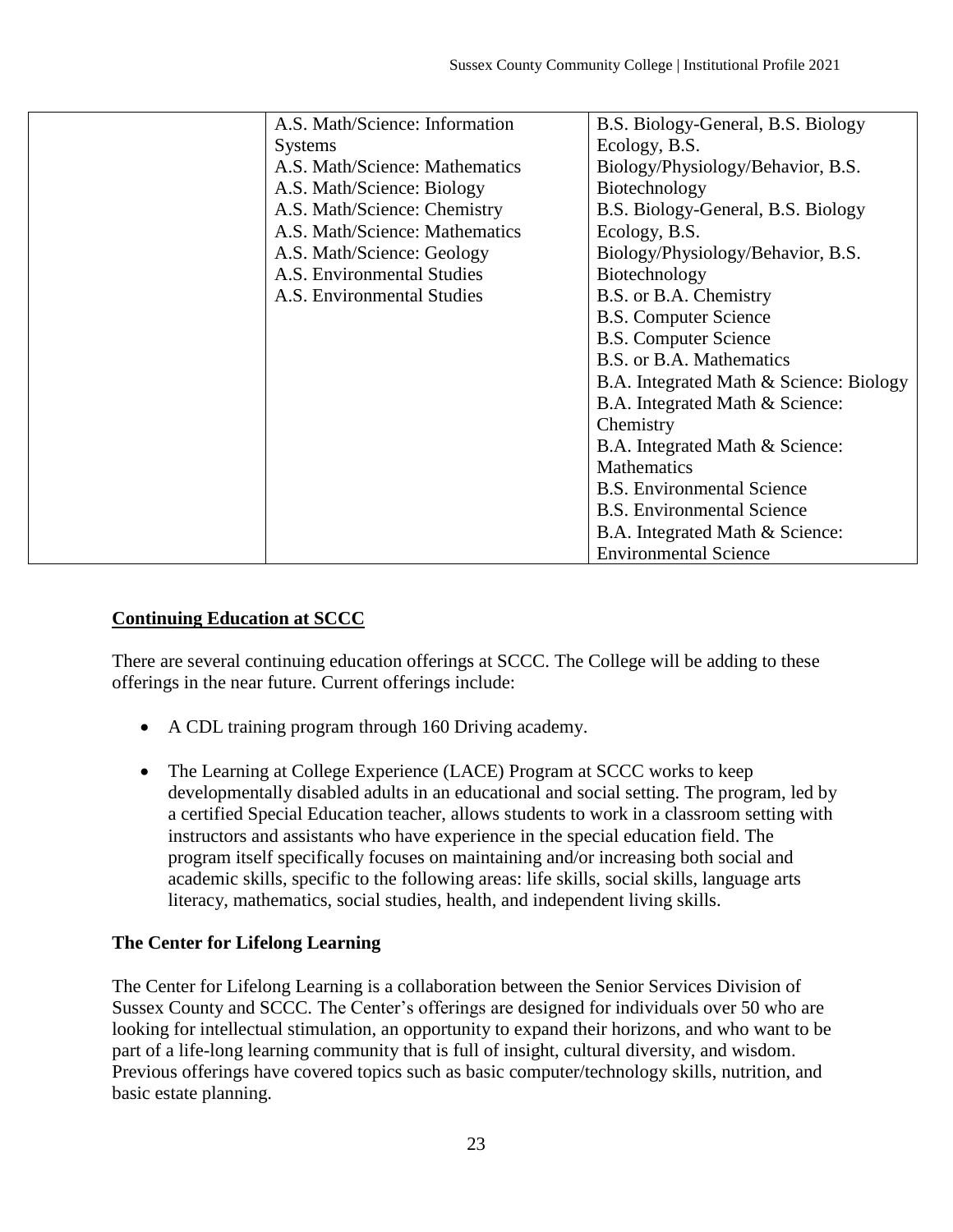#### **Public Safety Training Academy**

The Public Safety Training Academy (PSTA) is located approximately five miles from the SCCC main campus, at the Sussex County Homestead Complex on Morris Turnpike in Frankford Township (directly across from the Sussex County Library - Main Branch). The PSTA offers relevant, quality training and educational programs to local fire departments, the law enforcement community, emergency medical personnel, government employees and the general public in all aspects of public safety.

The facility is accredited by the Division of Fire Safety to deliver state fire service courses, and is also licensed for live burns and various simulations by the Division. The PSTA trains over 1,000 people annually in courses such as Firefighter 1, Firefighter 2, Firefighter 3, Strategies & Tactics, Incident Management, Fire Officer Training, Fire Extinguisher Training, Emergencies in Health Care Facilities Training, Vehicle Extrication, and Emergency Medical Technician Training, as well as other state and federally approved courses. It is also the county hub for police training at the facility's firing range. The Academy is equipped with full service fire vehicles, a burn building, smoke tower and various other training buildings and simulators.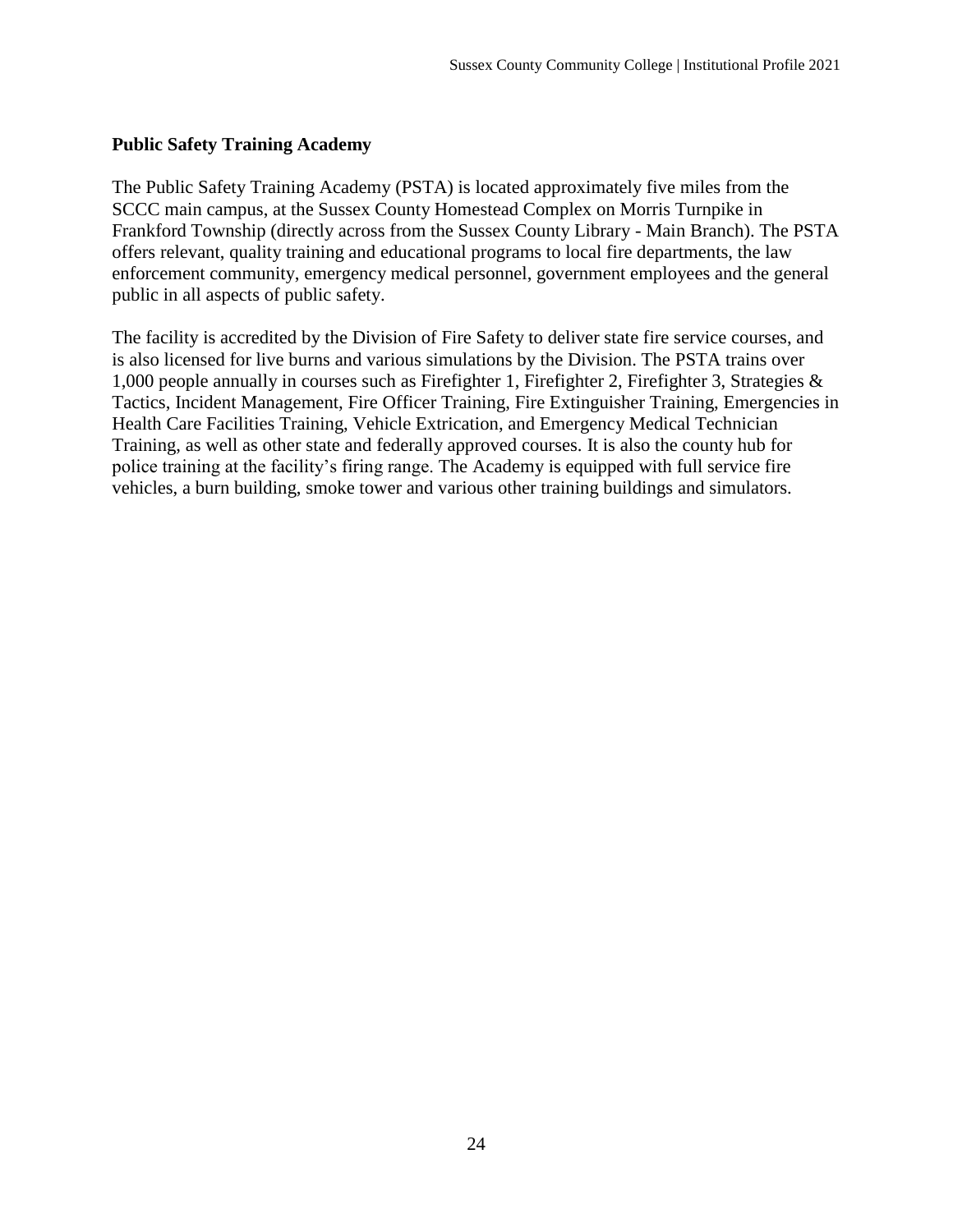# **II.H. 1. Major Research and Public Service Activities**

#### **Major Research Activities**

Sussex County Community College does not currently participate in any major research activities.

#### **Public Service Activities**

Public service activities take a variety of forms at Sussex County Community College. In addition to a variety of programs and events on the campus that serve the needs of the surrounding community, the faculty, staff and students at SCCC are actively involved in volunteerism throughout Sussex County, NJ.

#### **Supporting Local Businesses**

Sussex County Community College is the host to many initiatives designed to provide resources and enhance the county's economy. From computer training to personal finance, SCCC offers a broad range of workshops, seminars and career training programs for area residents and businesses. Additionally, the College is an active partner in the New Jersey Community College Consortium for Workforce and Economic Development. This consortium provides one-point access to all of the vast resources of the state's 18 community colleges, including over 1,700 programs taught by highly qualified faculty with business and industry experience.

#### **Community Enrichment**

SCCC has a long tradition of offering diverse cultural programming to the community and dozens of enrichment activities for students and the public. The Performing Arts Center offers arts and entertainment for SCCC students and the community. SCCC presents a diverse showcase of dance, comedy, opera, contemporary and classical music, international and supernatural shows and student performances. The Campus Life Office and Veterans Services involve the community with scheduled events and trips. The Sussex County Department of Human Services, Division of Senior Services has partnered with the College to host an ongoing lecture and event series on campus in Newton.

In addition to being the cultural hub for the County, the SCCC campus has become the center for dozens of community activities. The United Way, Sussex County Arts and Heritage Council, Sussex County Historical Society and dozens of other local charities use the campus green and College facilities for various fundraisers and activities. The Caring awards are presented to high school and middle school students on campus each year. Area law enforcement and emergency service volunteers are honored at an annual gathering on campus. The College hosts two blood drives on campus each year. A fitness and walking trail was opened on campus and is widely used by community members. Each year the Student Government Association organizes an annual community Haunted Hay Ride at the end of October. This event is attended by hundreds of area school children. The SGA, assisted by other clubs on campus, also raises funds for charitable organizations, donates gifts to senior citizens during the holidays and holds various food and clothing drives.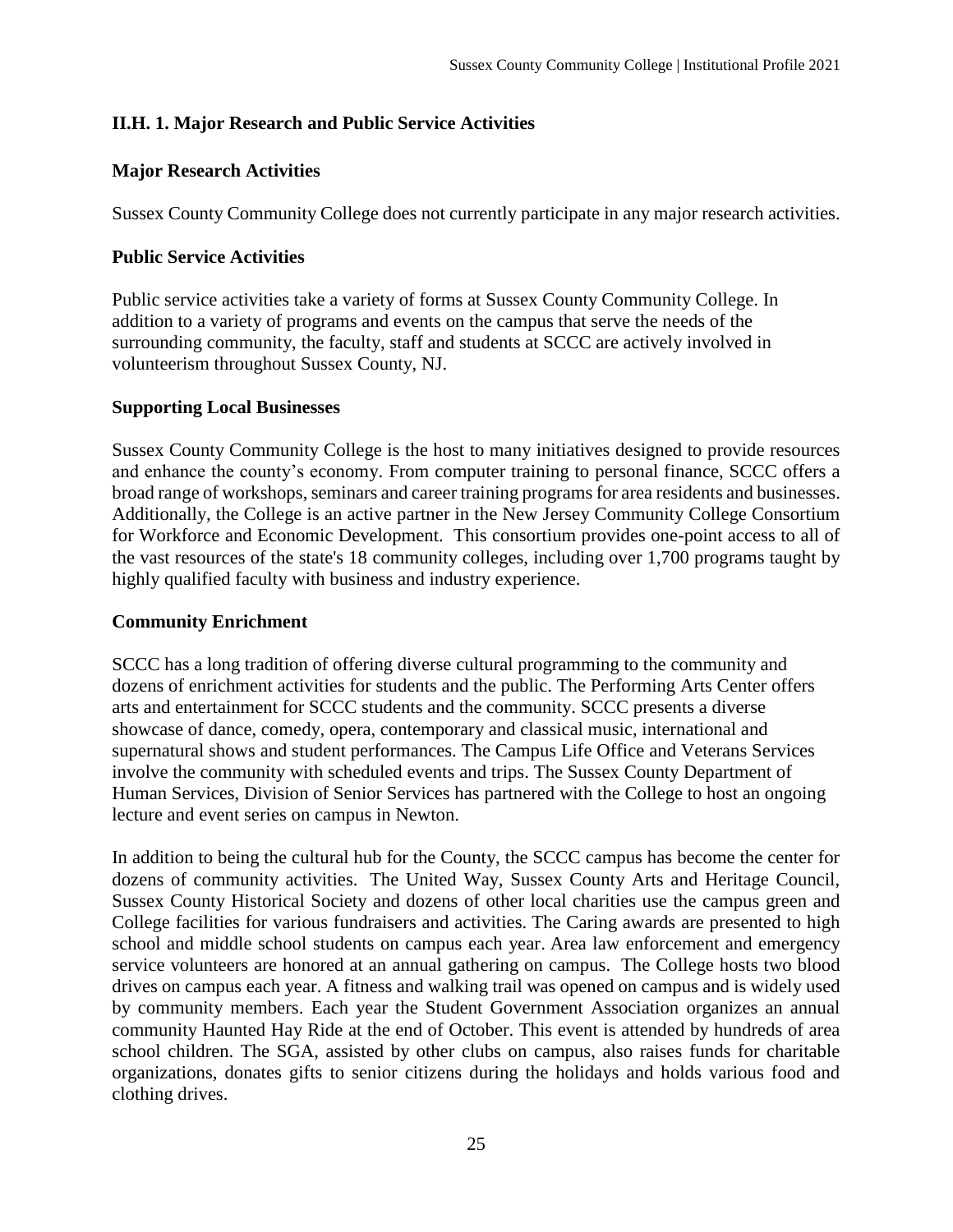The Art Gallery, as well as the atrium of the Performing Arts Center, allows many local artists and students the opportunity to present their various artworks in all types of mediums. A reception to meet the artist and discuss the art is followed by a month-long exhibit.

Sussex County Community College is the home for the Betty June Silconas Poetry Center that provides poetry readings, poetry workshops and open readings for area poets. The campus also hosts the Teen Arts Festival, which gives local students a platform to display their immense creative talent in a variety of arenas and mediums.

# **Philanthropy**

Sussex County Community College students, staff and faculty support dozens of charitable events throughout the year. The College is an active participant in the Sussex County United Way annual campaign, Play for Pink for breast cancer awareness, Rotaract (a student-led Rotarian organization), Habitat for Humanity projects and many other fundraising drives. Student Clubs and SCCC athletic teams champion specific causes throughout the year including Project Self Sufficiency, DASI, various drives (holiday food, clothing, and toys) and more.

SCCC has a 501(c)3 Foundation that raises funds and support for College initiatives. The Foundation also supports worthy, community-wide projects and events by participating and/or funding.

Each month the college reports community service activities to the Board of Trustees. This report details monthly volunteer service of the SCCC faculty and staff. Over 70% of SCCC employees participate regularly in some form of community service. Service areas represented include local community organizations, faith-based causes, health and wellness issues, social services, arts, culture, and education.

# **Volunteerism in the Classroom**

SCCC continues to partner with United Way of Sussex County to mobilize volunteers on campus and throughout the community. Service Learning is a teaching and learning strategy that integrates community service with instruction and reflection.

# **Veteran Support**

SCCC has a Veteran Affairs Office and a full-time Director to help support the College's student veterans as they transition from active duty to civilian and student life. The Office has developed a program with the U.S. Department of Veteran Affairs for regular visits to campus to help serve all of the veterans in the county.